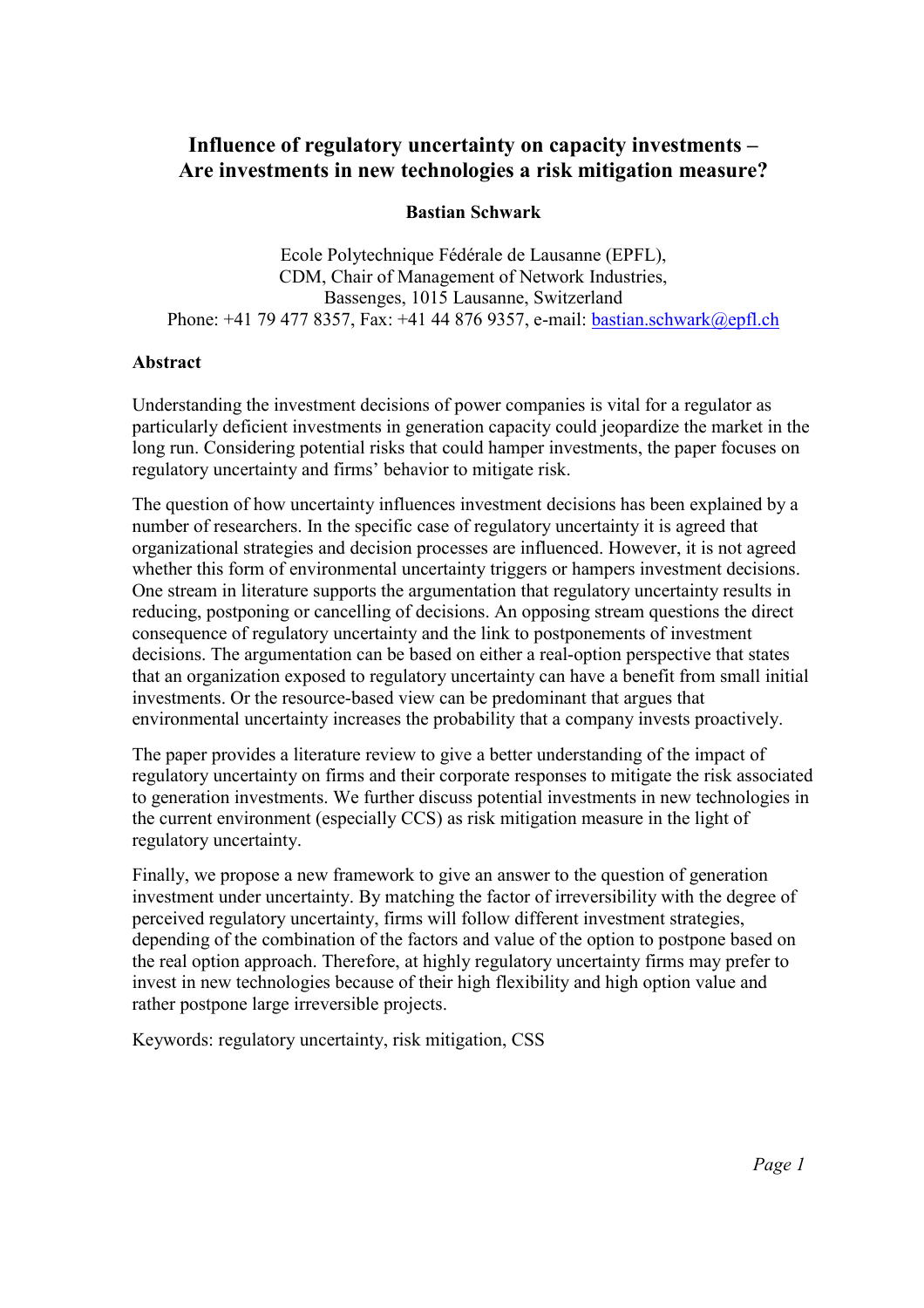#### 1. Introduction

 $\overline{a}$ 

In the pre-liberalized power markets, the vertically integrated power companies were fully able to recover their investments through the cost-plus regime<sup>1</sup>. Investment decisions could be done under relative high certainty as investment risks were entirely transferred to the ratepayers. With the emergence of the competitive market, firms nowadays have to consider the business risk when deciding on an investment, which can alter the outcome.

The liberalization of the EU electricity market introduced new challenges for firms, which made them behave differently. Power firms have to face uncertainties not only due to the unpredictability of market developments (like fuel prices), but also due to regulatory uncertainty that can, e.g., influence the market design, set new environmental constraints, approve or disapprove new technologies or set standards for energy efficiency. All uncertainties faced by a firm significantly influence investment decisions. However, on the contrary to market uncertainty, uncertainty in regulation can change abruptly, from one day to the other with huge business impact on the firm. A single new policy can thus turn the profitability of an investment from positive to negative or even prevents any value generation of the investment (due, for example, to the blockage of a technology). In sum, regulatory uncertainty do affect investment projects and may delay or deter the investment choices. As the underlying uncertainties cannot be changed or will only disappear over time, firms have to think about practices to manage their risks and to shift the cost of risk to other stakeholders.

The article investigates the influence of regulatory uncertainty on generation investments by means of a literature review in two sections. The first section, Chapter 2, analyzes the general connection of regulatory uncertainty and investment decisions for all organizations, and the second section, Chapter 3, focuses on firms in the power sector and the particular role of technology in generation investments. The paper tries to give a framed answer to the question whether regulatory uncertainty hampers or triggers investments. This is done by a framework of firms' strategic responses dependent on the degree of regulatory uncertainty and the flexibility of the investment to decide on. Technologies play a vital role in this decision process as they come with different investment flexibilities. In cases where regulatory uncertainty is high firms may tend to invest in flexible new technologies to mitigate their business risk associated to regulatory uncertainty. Several propositions are made for discussion and eventually hypothesis are suggested for empirical testing.

 $<sup>1</sup>$  Under a cost-plus regime firms are allowed to pass their cost of generation as well as their regulated profits to the</sup> customers. The central fact is that all cost of the firm can be recovered and incentives for cost reduction or efficiency increase are not given without further constraints by the regulator.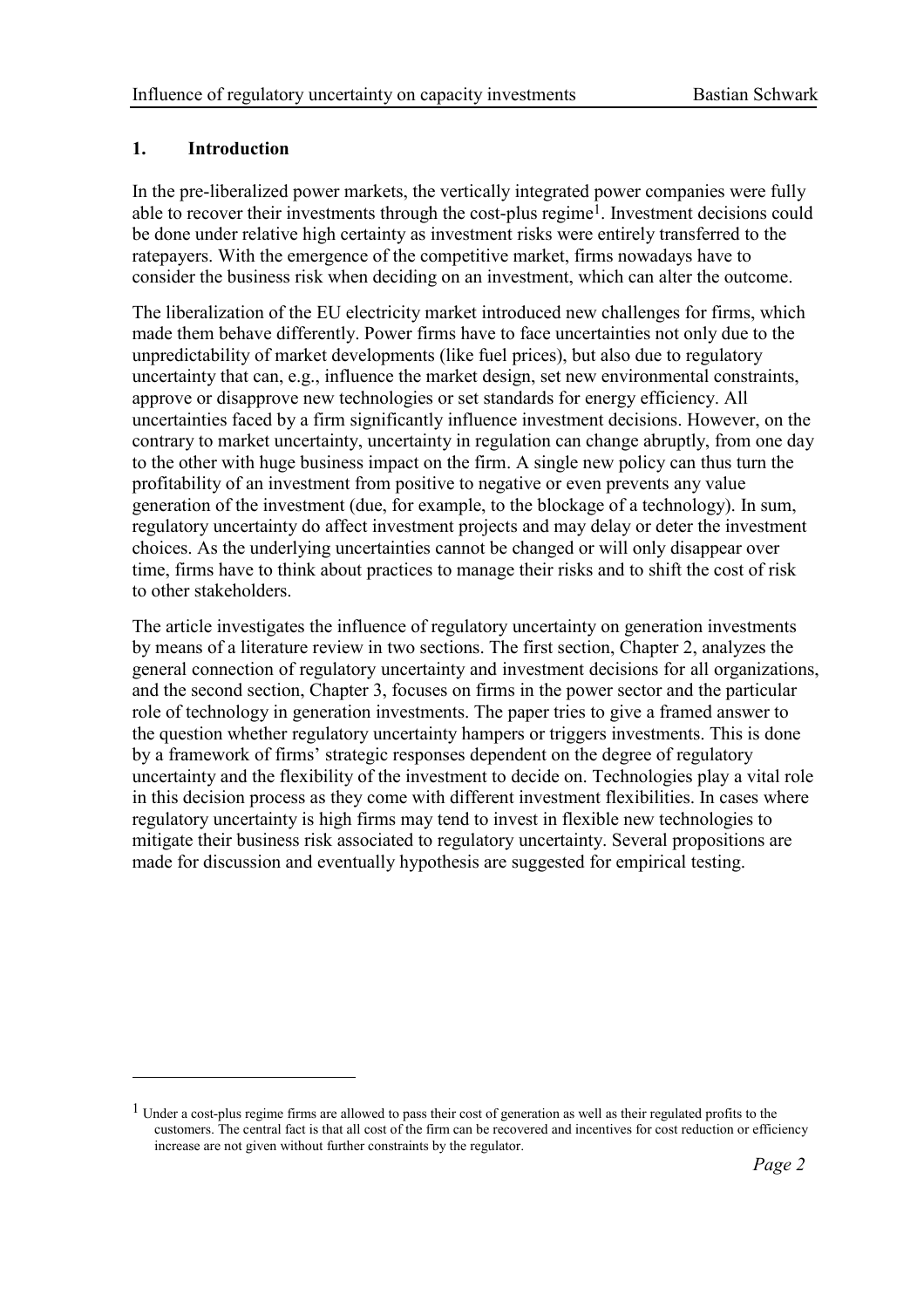# 2. The role of regulatory uncertainty on investment decisions

The following chapter analysis the influence of regulatory uncertainty on firms' investment decisions, i.e., bringing light into the question whether perceived regulatory uncertainty rather hampers or triggers investments.

The chapter is structured along four parts. First, uncertainty as part of the external environment of the firm is classified and perceived regulatory uncertainty settled as concept of institutional theory. Second, investment questions are discussed in respect to uncertainty in general, and, third, in respect to regulatory uncertainty. Fourth, strategic responses are analyzed how firms best respond to regulatory uncertainty in order to mitigate their business risk. Eventually, a framework of strategic responses is proposed that shows that the question is not answerable with one dimension, but a second dimension, the flexibility of the investment must be considered as well. The stated propositions are drawn from strategic management under uncertainty, the Resource-Based View of the firm (RBV), and the real option approach.

# 2.1 Firm's perception of uncertainty

Thompson (1967:13) stated that "the central problem for complex organizations is one of coping with uncertainty". The impact of uncertainty on business decisions and corporate performance has been a key concept in organizational research since many years. Scholars analyzed firms' reactions and adaptations to uncertainty (e.g., Miles & Snow, 1978, Lawrence & Lorsch, 1967) and developed scales to measure the impact of uncertainty on organizations (Duncan 1967, Lawrence & Lorsch, 1967). Furthermore, a differentiation has been introduced between objective and perceptual types of uncertainty (Milliken, 1987, Lang, 1990, Aragón-Correa & Sharma, 2003).

# 2.1.1 Classifications of uncertainty

Basically, uncertainty in strategic management organization theories refers to the unpredictability of environmental or organizational variables (Miles & Snow, 1978, Pfeffer & Salancik, 1972) or the inadequate information about these variables (Duncan, 1972, Galbraith, 1977). If uncertainty increases the predictability of corporate performance decreases. As a consequence, the firm's business risk will be increased. Uncertainty can result from different causes, which can be originating from exogenous shocks, unforeseeable behavioral choices or the two causes combined (Lessard, 1988).

Miller (1992) classifies the uncertain variables as perceived by managers into three groups: general environment, industry and firm-specific variables. Each group has a number of uncertain components. Table 1 shows the components of the general environmental uncertainty, which includes uncertainty from government regulation as subcomponent of government policy uncertainties. Miller's distinction helps to identify possible uncertain variables in order to get a holistic picture of the firm's environment. However, variables may vary with the individual perceptions by managers according to their cultural backgrounds and specific firm characteristics (Yasai-Ardekani, 1986).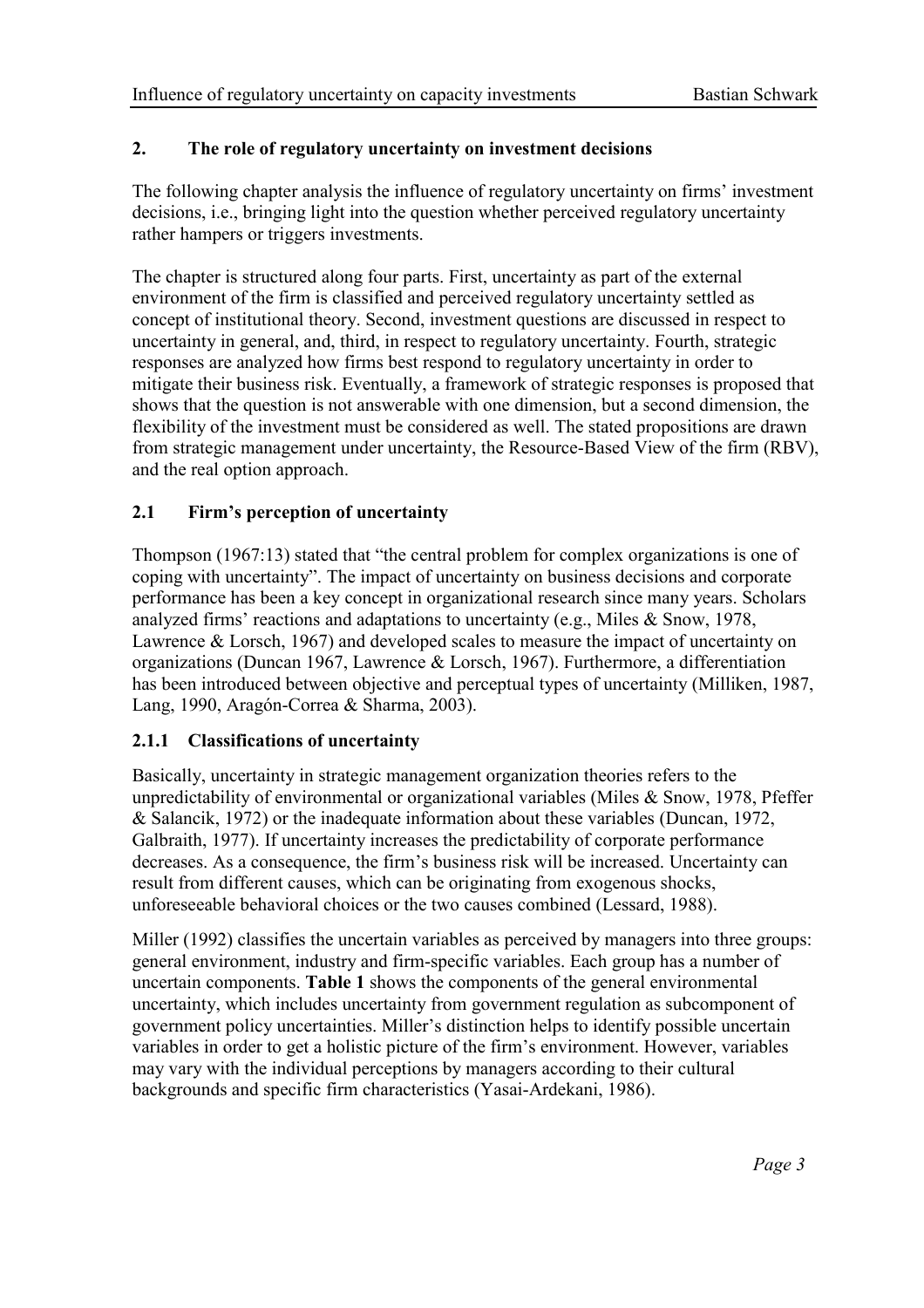| <b>Political</b>                                                                                                       | <b>Government policy</b>                                                                                                                                                                                                                        | Macroeconomic                                                                                                                                    | <b>Social uncertainties</b>                                                                                                           | <b>Natural</b>                                                                                                     |  |
|------------------------------------------------------------------------------------------------------------------------|-------------------------------------------------------------------------------------------------------------------------------------------------------------------------------------------------------------------------------------------------|--------------------------------------------------------------------------------------------------------------------------------------------------|---------------------------------------------------------------------------------------------------------------------------------------|--------------------------------------------------------------------------------------------------------------------|--|
| uncertainties                                                                                                          | uncertainties                                                                                                                                                                                                                                   | uncertainties                                                                                                                                    |                                                                                                                                       | uncertainties                                                                                                      |  |
| $\bullet$ War<br>• Revolution<br>• Coup d'état<br>Democratic<br>changes in<br>government<br>Other political<br>turmoil | • Fiscal and<br>monetary reforms<br>• Price controls<br>• Trade restrictions<br>• Nationalization<br>$\bullet$ Government<br>regulation<br>Barriers to<br>$\bullet$<br>earnings<br>repartition<br>Inadequate<br>provision of public<br>services | • Inflation<br>$\bullet$ Changes in<br>relative prices<br>$\bullet$ Foreign<br>exchange rates<br>Interest rates<br>$\bullet$<br>• Terms of trade | • Changing social<br>concerns<br>• Social unrest<br>• Riots<br>Demonstrations<br>$\bullet$<br>• Small-scale<br>terrorist<br>movements | • Variations in<br>rainfall<br>• Hurricanes<br>Earthquakes<br>$\bullet$<br>Other natural<br>$\bullet$<br>disasters |  |

Table 1: General environmental uncertainties (Miller, 1992)

In order to measure the intensity or degree of uncertainty, Courtney et al. (1997) developed a differentiation of four levels of uncertainty and show up appropriate analytical tools for decision-makers to deal with the respective uncertainty (cf. Graphic 1). The first level of uncertainty is described as "**clear-enough future**" where a single forecast is sufficient to determine a firm's strategy. At the second level, the "alternate futures", a strategy must be developed according to the different discrete outcomes that define the future. The third level of uncertainty, described as "range of futures", does not allow any more the creation of scenarios, and a large range of possible outcomes must be taken into account to determine the future. Finally, the fourth level is characterized by "true ambiguity" which is the case when no basis for forecasts exist.

Graphic 1: Four distinct levels of uncertainty (Courtney et al, 1997)









A clear-enough future

Alternate futures

A range of futures

True ambiguity

Finally, a critical component while thinking of an investment is its timing as uncertainty evolves over time. In this sense, Doh & Pearce (2004) distinguish between continuous and discontinuous uncertainty. Continuous uncertainty refers to a relative stable environment with slow and steady changes whereas discontinuous uncertainty is characterized by uneven changes.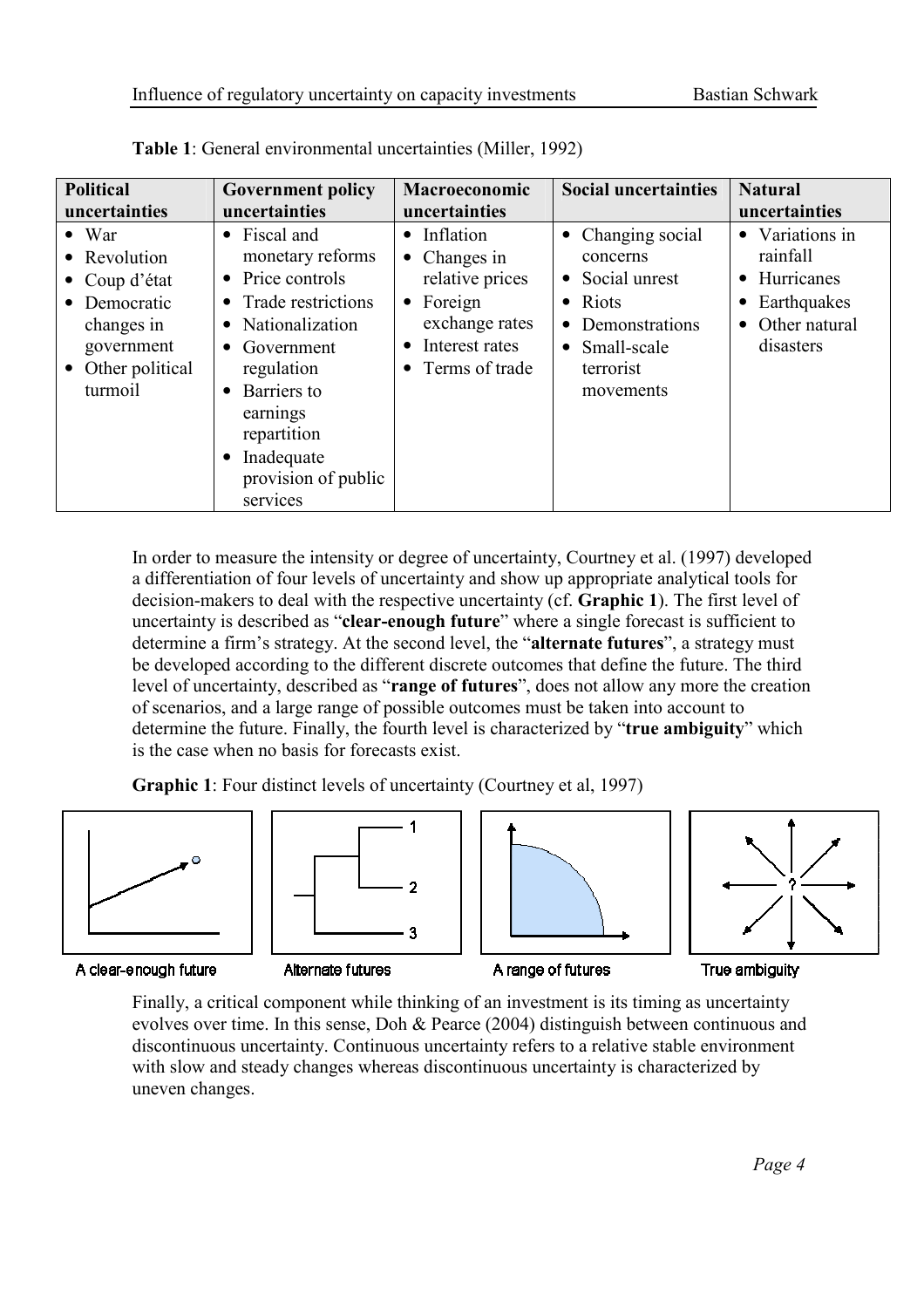# 2.1.2 The concept of perceived regulatory uncertainty

We refer to the term "regulatory uncertainty" to appropriately address the inability of a company's decision-maker to have a clear understanding of future regulations that will evolve in its organizational environment (Birnbaum, 1984). Regulation in our context describes a specific form of government action including supervision and market control over actors and their behavior (Eberlein & Grande, 2005). We see regulatory uncertainty as discontinuous uncertainty to reflect the non-continuous, uneven changes in regulation over time. Typically, a single regulatory decision can change the business environment of a firm abruptly. As firms are obliged to respect the regulatory decisions, we refer to the regulatory environment as a way of exercising coercive power of regulatory agencies on organization (Scott, 2001).

According to Courtney's uncertainty classification, regulatory uncertainty is primarily based on the second and third level of uncertainty. For example, a regulatory authority announces that a threshold for pollution of a pollutant will be introduced, but the precise level of the threshold will be announced at a later date (level 2 uncertainty). Therefore, the firm is only uncertain about the threshold and faces alternate futures, e.g., scenarios with low, middle or high thresholds. In the second example, the regulatory authority is not yet sure about the choice between an introduction of a simple threshold or of a more sophisticated system like the emission trading scheme in the EU (level 3 uncertainty). In this case, the firm faces a range of futures and has a higher difficulty to prepare his business.

We anchor perceived regulatory uncertainty in institutional theory as a sub-concept of perceived environmental uncertainty. The focus on the perception of uncertainty is especially important in this concept because the perceived influence of regulation on a firm may be different from objective uncertainty (Finkelstein & Hambrick, 1996).

A key element to work with the term regulatory uncertainty is the distinction of different types of perceived environmental uncertainties according to Milliken (1987) that helps to better reflect the "point of impact" of uncertainty on the organization. Milliken differentiates between three types of environmental uncertainty: state uncertainty, effect uncertainty, and response uncertainty:

- State uncertainty is related to the inability of the organization to predict its future organizational environment or a particular component of the environment.
- Effect uncertainty is defined as an "inability to predict what the nature of the impact of a future state of the environment or environmental change will be on the organization" (Milliken, 1987:137).
- **Response uncertainty** is characterized by the understanding of the environment and its causes, but a lack of knowledge of response options available for the organization.

For this article, we focus primarily on state uncertainty where the power generation firm does not yet know the future state of regulations or policies that affect the power generation sector.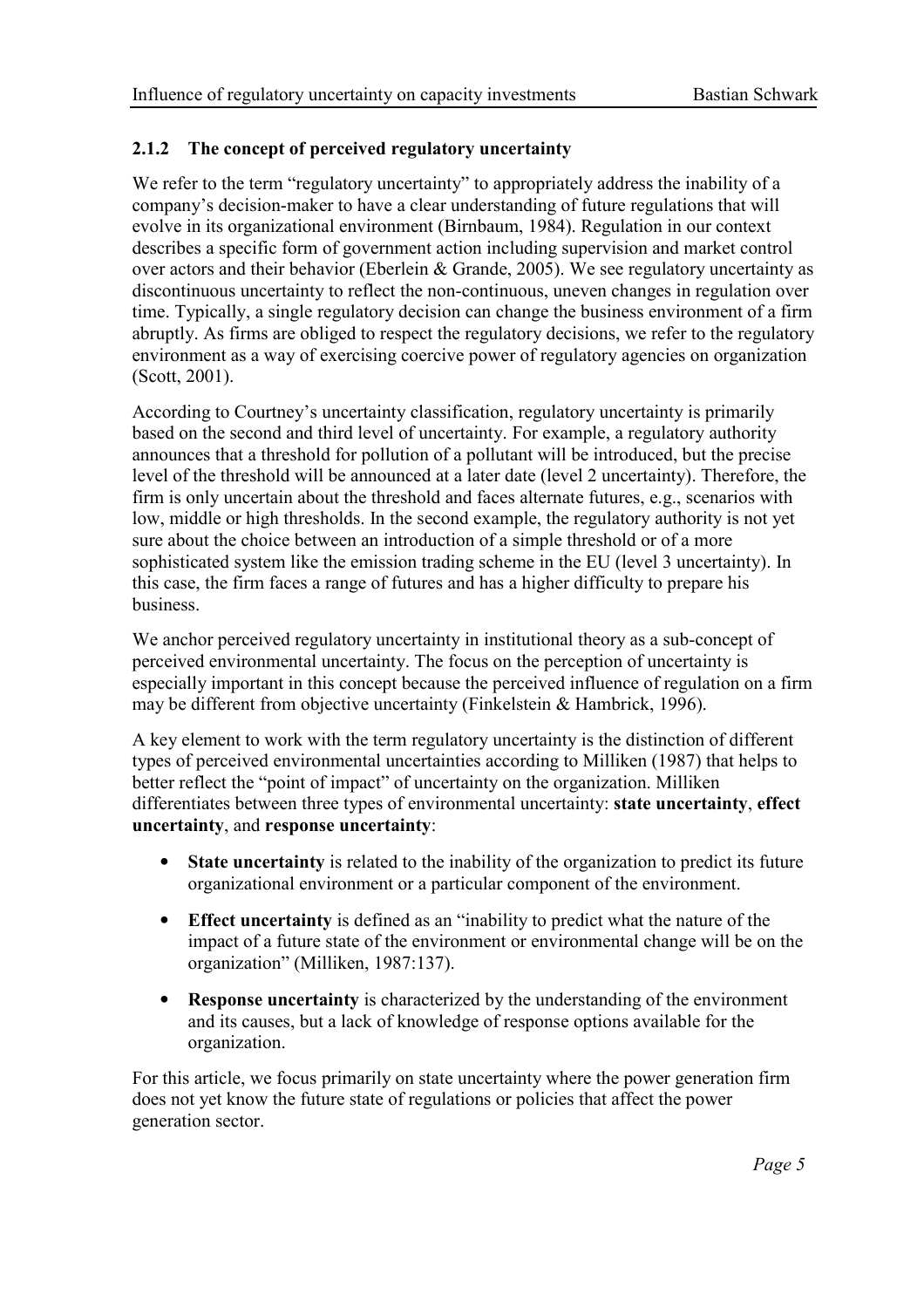#### 2.2 Influence of uncertainty on investment decisions

As discussed above, scholars agree that strategies of organizations are influenced by regulatory uncertainty, (e.g., Thompson, 1967, Carter, 1990, Parnell et al., 2000, Hitt et al., 1982, Ireland & Palia, 1982). Further, strategic management can be used to cope with uncertainty by shaping their competitive environment (Allaire & Firsirotu, 1989, Guth, 1976, Jauch & Kraft, 1986). However, it is not agreed whether environmental uncertainty triggers or hampers investment decisions. There is a wide range of attempts by scholars to describe and measure the influence of uncertainty on investment decisions. One of the first authors to recognize the impact of uncertainty on the timing of investments was Roose (1954) who analyzed the great depression in the 1930s and stated that investment timing may be affected by noneconomic uncertainties, arising from political or social uncertainties.

Based on an economic viewpoint, Cukierman (1980) came to the conclusion that riskneutral firms decrease their investment activities when uncertainty increases. Firms find it profitable to further delay an investment decision to collect more information. Bernanke (1983) shares this argumentation with a similar model that shows how future uncertainty decreases if information is gathered. However, this argumentation might not hold true if future uncertainty will not be decreased by information gathering. The result is an "opportunity cost" that arises through the decision to not invest now but at a later stage. Pyndick (1991) considers such opportunity cost for irreversible investments (like in power plants), but points out the difficulty to measure the opportunity cost. Most importantly, if such opportunity cost includes resources and the environment, stochastic processes are needed to solve the modeled investment problem, which makes it unrealistic to use in reality.

A fundamental change in thinking about investments under uncertainty came with the real option theory, a term principally coined by Myers (1977) (see also, e.g., Dixit & Pindyck, 1994, Dixit, 1992, Dixit, 1989). If one considers the above mentioned "opportunity cost" as "cost of waiting", uncertainty can, under certain circumstances, act as a trigger for investments. The real option approach compares investments in real assets to financial options, but with the involvement of managerial decisions in a firm. It basically builds on the concepts of irreversibility and delay (Hubbard 1994). Like in a financial option, the real option offers the right to invest at a later stage without any obligation. The cost for this choice is the initial investment, which also limits a potential loss if the right to invest is not carried out. This choice to sequence an investment is particularly relevant for irreversible investments, which are sunk and cannot be recovered at a later date.

If a company is exposed to uncertainty, real options offer an approach to analyze the right timing of investment and the associated value or cost to postpone an investment. According to real option theory, the value of waiting (i.e., the option) becomes more valuable the more volatile the underlying asset is. Combined with uncertainty triggered by regulation this means that the option to wait is more valuable the greater the regulatory uncertainty is. As a consequence, a firm that realized an initial investment, for example in a multi-stage investment, has thus the possibility to benefit from the upside potential of the option, but the loss is limited to the initial investment made.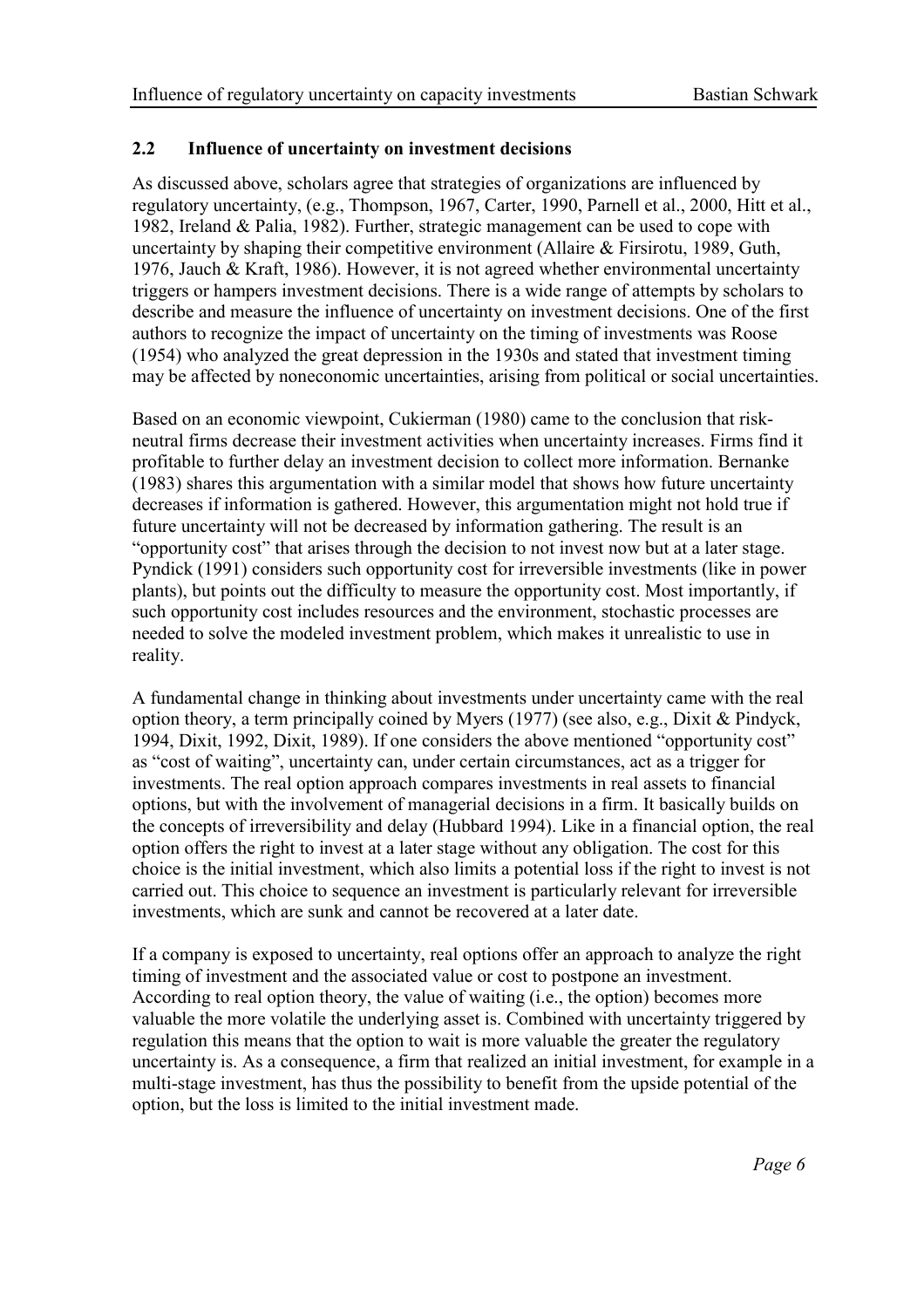It can be therefore concluded that uncertainty per se does not automatically hamper investments. It rather depends on the specific firm internal and external circumstances The influence of uncertainty on investment decisions strongly depends on the uncertain variable as perceived by the manager, so no general deduction can be made.

For the following, we limit our focus to the implications of perceived regulatory uncertainty on investment decision in order to find a suitable corporate response framework. To do so, we first review the literature according to streams of argumentation in the next section. Second, the shortcoming will be discussed that authors have focused too little on the question of the appropriate strategic investment response under uncertainty and given investment options. Third, a framework will be presented that closes this gap by linking theory of strategy under uncertainty with the resourced-based view and real option theory.

# 2.3 Influence of perceived regulatory uncertainty on investment decisions

Like the influence of uncertainty on investment decisions in general, the argumentation in literature for the impact of regulatory uncertainty is basically twofold. The group of scholars seeing regulatory uncertainty as negative impact on investment decisions states that regulatory uncertainty gives an additional cost from a transaction cost perspective, which thrive organizations to wait or postpone projects until further information or clarity is gathered (e.g., Luo, 2004).

The opposing group of scholars argue that regulatory uncertainty even triggers investments as firms can gain a competitive advantage. The rational is based on either the resourcedbased view of the firm or the real-option approach. According to the resource-based view, investment under regulatory uncertainty can secure the firm specific valuable resources that can be leveraged for the firm's performance (e.g., Rugman & Verbeke, 1998). Alternatively, according to the real option approach, firms can benefit from investments under regulatory uncertainty by gaining a right for a future, larger investment, which then will generate large payoffs. The option has thus no enforced obligation to actually do the investment in the future (e.g., Doh & Pearce, 2004). The value of the option is thus driven by the development of the underlying uncertainty, in our case, regulatory decisions or developments.

# 2.3.1 Regulatory uncertainty as impediment for investments

Some scholars support the argumentation that regulatory uncertainty results in reducing, postponing or cancelation of investments. Based on the analysis of adopted regulations in the past, Marcus and Kaufmann (1986) studied the US synfuels program from the 1970s and 1980s, which was for a short period the cornerstone of the US national energy policy. The goal of this industrial policy was to incentivize businesses to invest in the development of synthetic fuels, but companies hesitated and reacted uncertain and inconsistent. Because of several flaws in the policy implementation, uncertainty could not be removed and the level of investment was not successful. Beside this individual case, Bittlingmayer (2001) empirically analyzed the impact of policy or regulatory uncertainty on investment decisions through the level of antitrust enforcements. In his large data set of over 21 major industry groups in the US, he observed investment decisions over a four decades period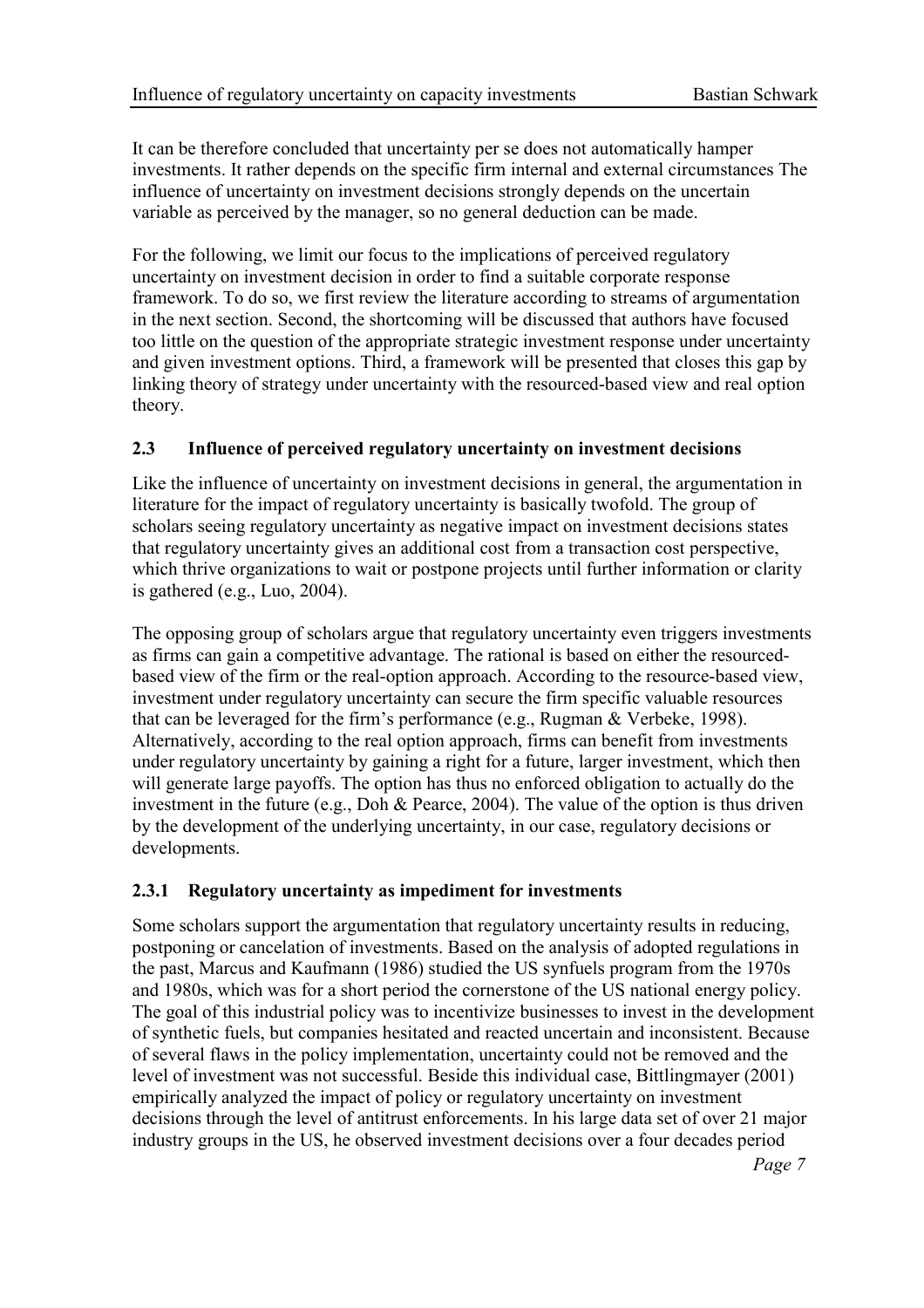from 1947-91. He came to the conclusion that lower investments were made in periods with higher regulatory uncertainty and businesses preferred a "wait and see"-strategy. Interestingly, he focused on "endogenous" uncertainty, i.e. the individual perception of the uncertainty, less than on exogenous shocks. An energy price shock, for example, may lead to a political reaction and creates therefore even higher uncertainty among businesses. This means that only the probability of major changes is already responsible for postponing, not the actual facts. This broader perspective is shared with Duncan (1972) who focuses on the "individual's ability to assign probabilities" (Duncan 1972: 318).

In today's business, Luo (2004) analyzes multinational enterprises with their resource commitment2 in foreign emerging markets. He concludes that resource commitment reduces when market uncertainty (incl. regulatory uncertainty) is increased, i.e., the probability of investments decreases. This relation was particularly strong for companies that are less strategically proactive. He draws his conclusions based on the transaction cost theory (e.g., Williamson, 1985), which states that uncertainty in such contextual environment is difficult to control. For the specific case of market uncertainty he considered the transaction cost theory to be outweighing the monopolistic advantage theory (e.g., Dunning, 1995, Hymer, 1976). The latter states that multinational enterprises have unique, monopolistic capabilities, which allow them to also operate in uncertain markets. Therefore, those enterprises can even enlarge their businesses in times with high market uncertainty when other firms voluntarily or involuntarily left the market. Multinational enterprises fill the vacuum and capitalize on their monopolistic capabilities.

Finally, Porter & van der Linde (1995) argue that, in principle, "greater certainty encourages in any area" (Porter & van der Linde, 1995:100). According to their argumentation, the relationship between the environmental and industrial competitiveness has been analyzed in literature so far in a primarily static way, meaning that only one goal could be optimized at the expense of the other. Drawing on Porter's competitive advantage of nations (Porter, 1990), they attribute "properly crafted environmental regulation" the ability to trigger innovation and thus offset the cost for complying with regulation for private companies. By means of innovation firms strengthen their competitive advantage in relation to other firms. Innovative firms can even be more internationally competitive than those who have the cheaper input factors or higher production numbers. Porter & van der Linde (1995) state that regulation can even serve to reduce uncertainty, which eventually helps to trigger environmental investments. On the contrary, if regulation is not properly adopted, uncertainty does not decrease and investments can be discouraged (as seen in the US synfuel case by Marcus & Kaufmann (1986)).

The common point of these authors who see regulatory uncertainty as an impediment for investments is their single-edged viewpoint of uncertainty. First, there are different degrees of uncertainty, as for example described by Courtney et al. (1997), from a relatively clear future to true ambiguity, which significantly influence a firm's decision to invest. Second,

 $\overline{a}$ 

<sup>2</sup> Resource commitment is principally a regular investment of a firm. However, the firm would only invest in strategic resources to strengthen its competitive advantage. The latter is determined by a bundle of valuable resources that are at the disposal of the firm. The argumentation is based on the Resource-Based View of the firm.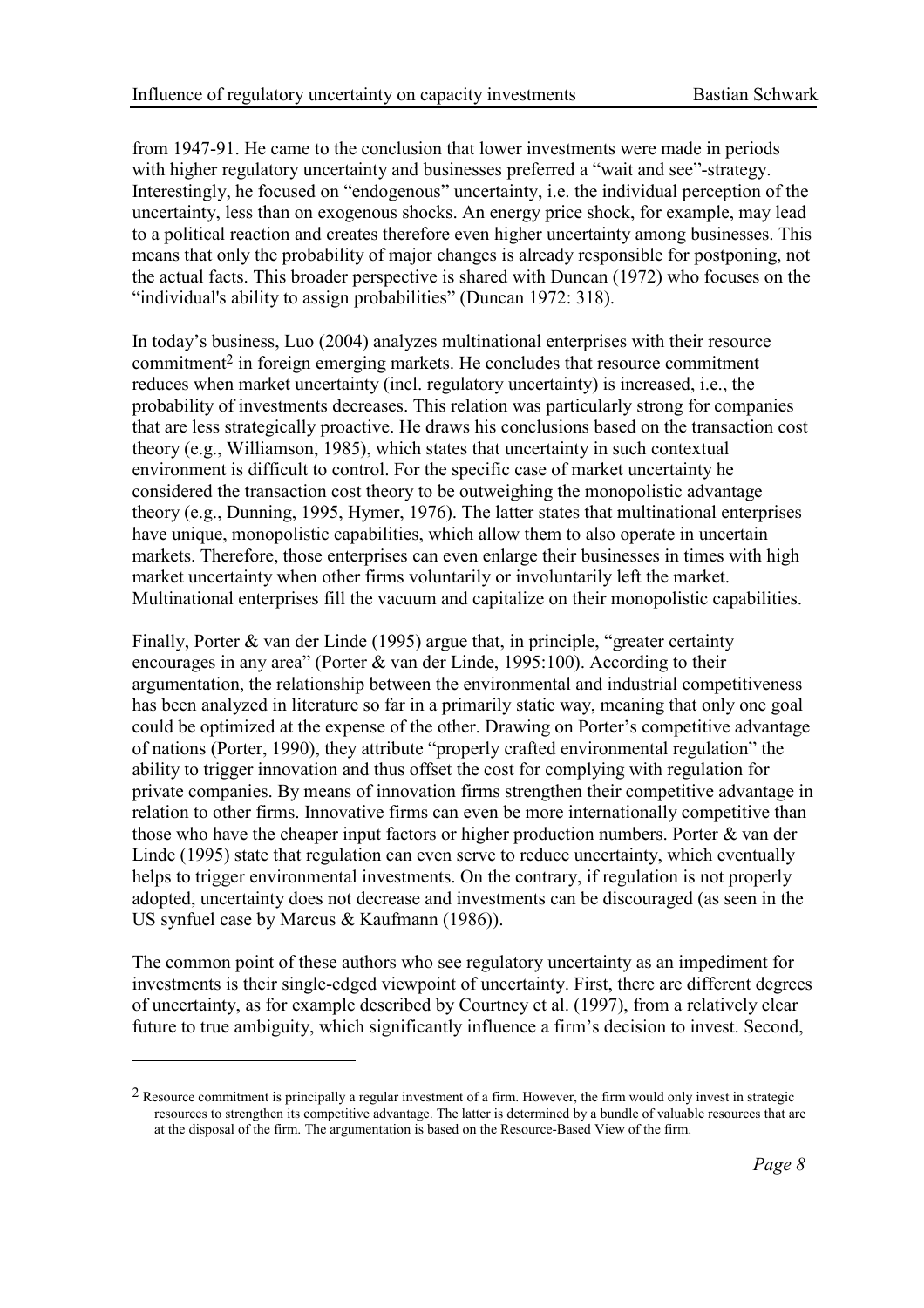there is no static environment in which a firm acts. As time goes by, also competitors do act and may gain a competitive advantage or create an entry barrier through their investment. Of course, in an idealistic static world, a firm would wait to acquire further information to weaken the uncertainty and invest later, but this does not hold true in the real world. Third, historic examples of investment hesitance as analyzed by Marcus & Kaufmann (1986) and Bittlingmayer (2001) refer to situations were the regulation can be viewed as "inappropriate" for the industry. In cases where the regulatory environment is contradicting or different policies are not well aligned, investments are discouraged by the simple principle of their bad design. Porter & van der Linde (1995) argued in favor of the properly crafted regulation and their ability to trigger investments and help firms to be more competitive. It is thus necessary to include further components to the analysis to answer the investment question. This is done in the next sections.

# 2.3.2 Regulatory uncertainty as trigger for investments

There are several lines of argumentation that are in favor of regulatory uncertainty as positively influencing investment decisions. One argument for triggering investments by regulatory uncertainty can be explained by the resource-based view of the firm (RBV). According to the RBV, the sustained competitive advantage of firms derives from their controlled resources and capabilities, which are valuable, rare, imperfectly imitable and not substitutable (Barney, 1991, Barney et al., 2001, Conner, 1991). These capabilities evolve from continuous innovation, organizational learning, stakeholder integration and a proactive environmental strategy (Aragón-Correa & Sharma, 2003). A proactive environmental strategy can help a firm to keep its resources valuable and inimitable by means of innovation and can be seen as a risk mitigation measure.

Aragón-Correa & Sharma (2003) argue that flexible regulation<sup>3</sup> is likely to lead to a competitive advantage for firms because of the firms' discretion to choose between different efficient and productive technologies. They propose a general theory that links the influence of external business characteristics (in their case uncertainty, complexity and munificence) to the ability of a firm to develop a proactive environmental strategy and its competitive advantage. Though RBV covers only the resources and capabilities of the firm, Aragón-Correa and Sharma also draw on contingency theory, which states that organizational performance is a result of alignment between the exogenous context variables (such as uncertainty) and the endogenous organizational design variables. They argue that perceived state uncertainty, according to Milliken's uncertainty classification, positively influences the link between a proactive environmental strategy and competitive advantage. Therefore, regulatory uncertainty would let initiate firms to develop, for example, a proactive environmental strategy, which helps reaching a good performance. Environmental uncertainty thus increases the probability that a company invests proactively.

 $\overline{a}$ 

<sup>&</sup>lt;sup>3</sup> Flexible regulation determines the goal that must be reached by firms and not the path to this goal (e.g., defining a threshold for pollution rather than the specific technology that must be adopted to reach the threshold).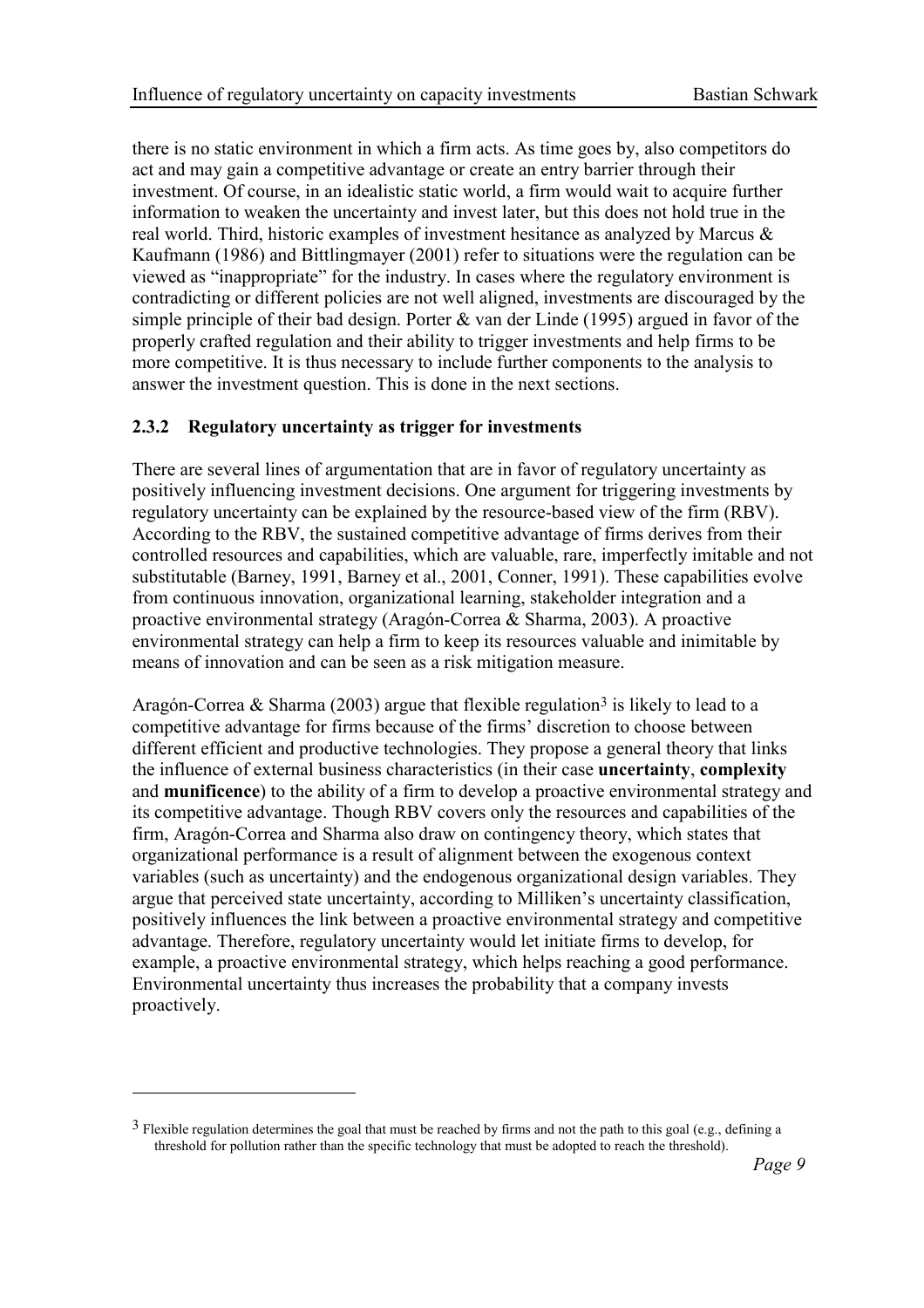A limitation must be set to this link as Aragón-Correa  $\&$  Sharma focus on "environmental" strategy". For the electricity industry, this might hold true, for example, for the use of different  $CO<sub>2</sub>$  mitigation technologies. However, if a firm faces uncertainty about the regulatory acceptance of a technology, the link is questionable.

In their article, Correa & Sharma (2003) further propose a negative link between **perceived** organizational effect uncertainty and the probability that a firm creates a proactive environmental strategy. The same negative proposition is made for decision response uncertainty and a proactive environmental strategy. The main argument behind this rationale is that organizational as well as decision response uncertainty evolve from a lack of organizational resources or capabilities and therefore investments are eventually withheld.

A second important article based on the RBV, published by Rugmann & Verbeke (1998), supports that "green investments" in an uncertain environment can be successful. However, this is only the case if the leveraging potential of the resource commitment for a firm is strong. Mostly, this can only be evaluated ex-post. The second factor in their consideration is the reversibility of the investment in a specific resource. As organizations generally try to avoid irreversible investments if they do not have a clear understanding of the future's environment they conclude that firms prefer flexible investments with high potential on the performance.

According to the two factors, Rugmann & Verbeke differentiate between four cases shown in Table 2. In the worst case, the combination of low leveraging potential and low flexibility leads to an "irreversible green mistake" (quadrant 1). The investment leads to a trap for the firm because of the exit barrier of the sunk cost. On the opposite, the best case, the investment leads to a "green success" (quadrant 4). Firms are thus willing to do resource commitments if the investment offers a combination of high flexibility and a strong leverage of the environmental performance of the firm.

In the intermediate case that high flexibility is combined with a weak leveraging potential as in the "reversible green mistake" scenario, the resource commitment is not successful. but an exit options exists (quadrant 2). The last scenario, the "green gamble" (quadrant 3), is characterized by low flexibility and a high leveraging potential, which is a success for the firm, but at high risk. The irreversibility acts as an entry barrier for other firms (Rivoli & Salorio, 1996).

Table 2: Development of firm-level green capabilities (deduced from Rugmann & Verbeke, 1998)

| Leveraging potential of resource commit-<br>ments for environmental performance |                        |                  |
|---------------------------------------------------------------------------------|------------------------|------------------|
| <b>Flexibility of resource commitments</b>                                      | Weak                   | <b>Strong</b>    |
|                                                                                 | Weak   1. Irreversible | 3. Green gamble  |
|                                                                                 | green mistake          |                  |
| <b>Strong</b>                                                                   | 2. Reversible green    | 4. Green success |
|                                                                                 | mistake                |                  |

Page 10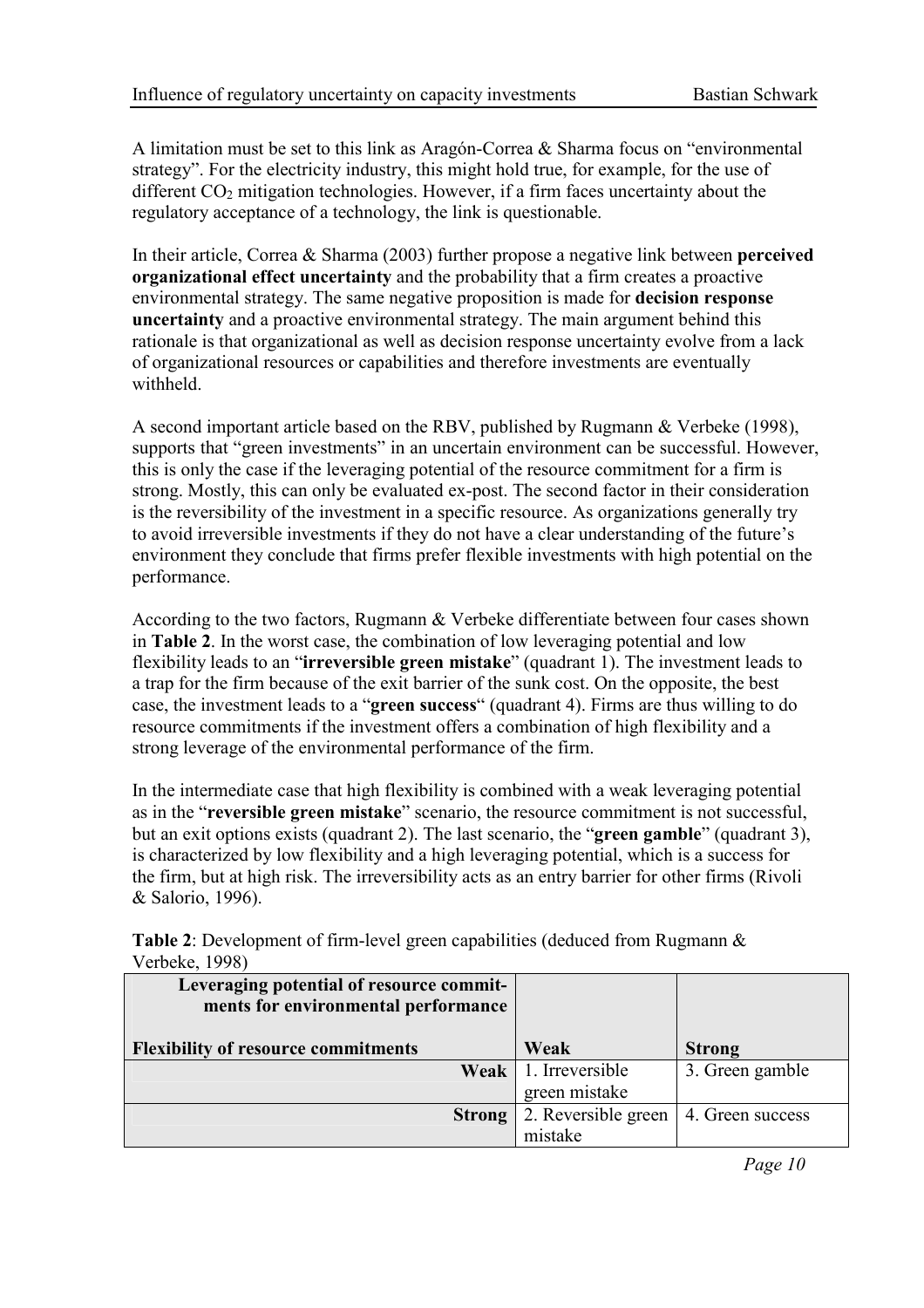#### 2.4 Strategic responses to regulatory uncertainty as risk mitigation techniques

Risk management helps firms to limit their exposure to environmental uncertainty. Firms can either apply financial risk management techniques or directly change their strategic management responses to reduce their risk exposure (Miller, 1992). Financial risk management techniques include insurances or standard buying and selling instruments, like forward contracts, futures, and options. Whereas finance and economics literature focuses on analyzing financial risk instruments (e.g. Dixit, 1989 or Dixit & Pindyck, 1994), the focus of the article is on strategic responses. In case that financial risk management techniques cannot be applied, for example, in absence of the necessary market, strategic moves become the necessary answer to limit firms' risk (Miller, 1992).

# 2.4.1 Classification of strategic responses

Miller (1992) provides a framework with five generic strategic management responses: avoidance, control, cooperation, imitation, and flexibility. For the case of regulatory uncertainty, the organizational response framework should be limited to four generic strategies on the basis of Engau & Hoffmann (2009): reduction, adaptation, avoidance, and disregard.

First, in the case of **reduction**, uncertainty can be limited by influencing, simplification, and investigation. One possibility of influencing is lobbying of political institutions, which can be done by influencing specific conditions or directly addressing political actors (Courtney et al., 1997, Little and Li 1995, Henisz & Delios, 2004). A further way may be simplification of the uncertain factors (Bourgois & Eisenhard, 1988) or investigation by collecting additional information and building on professional expertise in the decisionmaking processes (Miller & Friesen, 1983, Hickson et al., 1971).

A second way of dealing with regulatory uncertainty can be adaptation. Organizations can adjust their organizational design via mergers, acquisitions and divestures (Thompson, 1967, Cyert & March, 1963, Bergh & Lawless, 1998). Firms can also adapt by increasing the flexibility in their investment portfolio (Wernerfelt & Karnani, 1987, Bourgeois  $\&$ Eisenhardt, 1987, Collis, 1992) or by cooperating with other companies that are similarly or less exposed to regulatory uncertainty (Thompson, 1967, Carter, 1990). Furthermore, firms may copy or imitate the strategies of peers in order to minimize the effect of relative competitive disadvantages (Anderson & Paine, 1975, Bourgeois & Eisenhard, 1987).

A third way of responding to regulatory uncertainty can be the avoidance of negative effects, e.g. by postponing investment decisions (Hoffmann et al., 2009, Yang et al., 2004, Bittlingmayer, 2001, Bourgouis & Eisenhardt, 1987, Luo, 2004) and waiting for clarity of the specific regulation (Wernefelt and Karnani, 1987). Firms may also try to standardize their internal procedures or stabilize the organization by, for example, agreeing on longterm contracts (Lev 1975, Thompson 1967). Lastly, an extreme way of response to uncertainty may be the withdrawal from certain market (Miller, 1992).

Finally, a fourth strategic response is if organizations **disregard** environmental uncertainty. An extreme case would be the business-as-usual strategy to simply postulate that the uncertainty does not affect the organization and their decisions (Emery, 1967). Another case of disregard is the substitution of uncertain decision criteria with assumptions drawn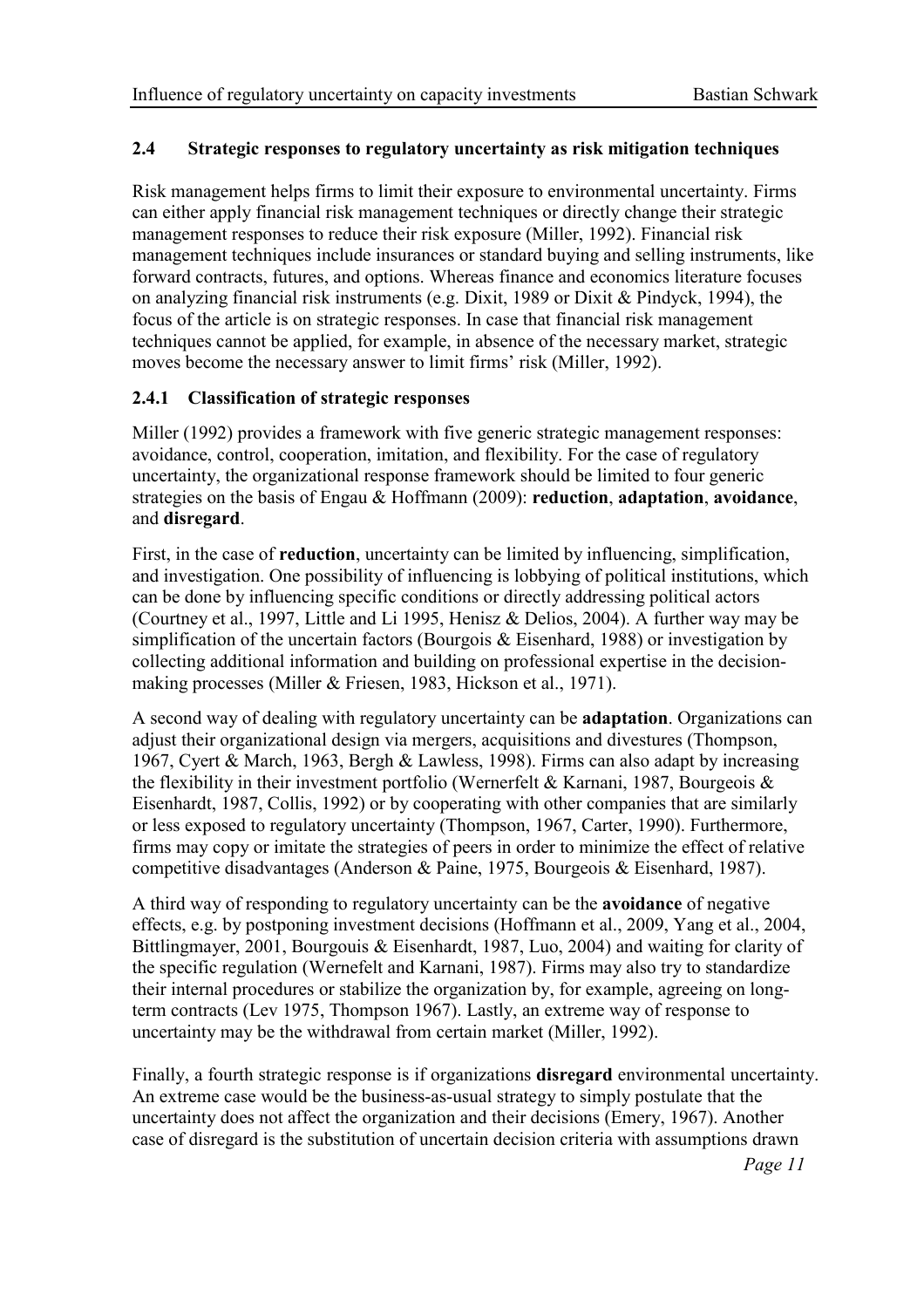from comprehensive analyses (Collis, 1992). Additionally, Courtney et al. (1997) describe organizations that opt for no-regret moves to focus on decisions that are advantageous for all possible evolutions of the uncertainty variable.

# 2.4.2 The option-based approach to strategic responses

Doh & Pearce (2004) analyzed firms in an uncertain regulatory environment and how they can best respond via entrepreneurial strategies. By means of the real option theory they recommend firms to adjust their investments along the degree and slope of regulatory uncertainty (degree of uncertainty adapted from Courtney et al., 1997). According to the degree of uncertainty, four different generic strategies are proposed: preemptive, optioned, synchronous, and adaptive strategies. Preemptive strategies are best at low regulatory uncertainty and are characterized by firms doing a "first strike" with a high resource commitment. Option strategies are best at low to moderate regulatory uncertainty where firms do initial investment, which keeps the right to do a further investment step at a later stage. Synchronous strategies are best at moderate to high regulatory uncertainty to synchronize investments to the progress of policy change. Finally, **adaptive strategies** are best at highly uncertain environments where investments are made as a response to policy change. The latter is thus a purely reactive strategy without risking even initial investments under uncertainty.

Two articles that are discussed above, from Rugmann & Verbeke (1998) and Doh & Pearce (2004), are essential to deduce adequate strategic investment responses for firms in case of regulatory uncertainty. However, both articles miss important components to describe investments as strategic response (as dependent variable) based on regulatory uncertainty, the independent variable. Anchoring their analysis in the RBV, Rugmann and Verbeke (1998) describe well the link between flexibility of investments and their ability to leverage the environmental performance. Yet, they only give a framework to evaluate a firm's decision ex-post as a firm would only invest if it is convinced that the resource commitment will increase the performance. If the investment eventually turned out to be a leverage can only be evaluated in retrospect. Doh & Pearce (2004) use the real option approach to classify winning strategies according to the regulatory uncertainty and speed of change, but did not reflect the irreversibility in their framework. Further, with their classification of "slope" of regulatory change, they rather refer to objective uncertainty, which should be changed to perceived uncertainty as the perception is the most relevant criteria in the decision making process.

It seems compulsory to consider both the RBV and the real option approach to determine to what degree firms invest under regulatory uncertainty. However, scholars did not provide a framework so far that shows firms how to respond to regulatory uncertainty depended on the type of investment. The strategic responses under regulatory uncertainty will be closer analyzed in the next section.

# 2.4.3 Proposed framework to classify strategic responses to regulatory uncertainty

Principally, firms evaluate investment decisions based on the financial profitability of the investment opportunity. This evaluation is based on the firm's financial calculations

Page 12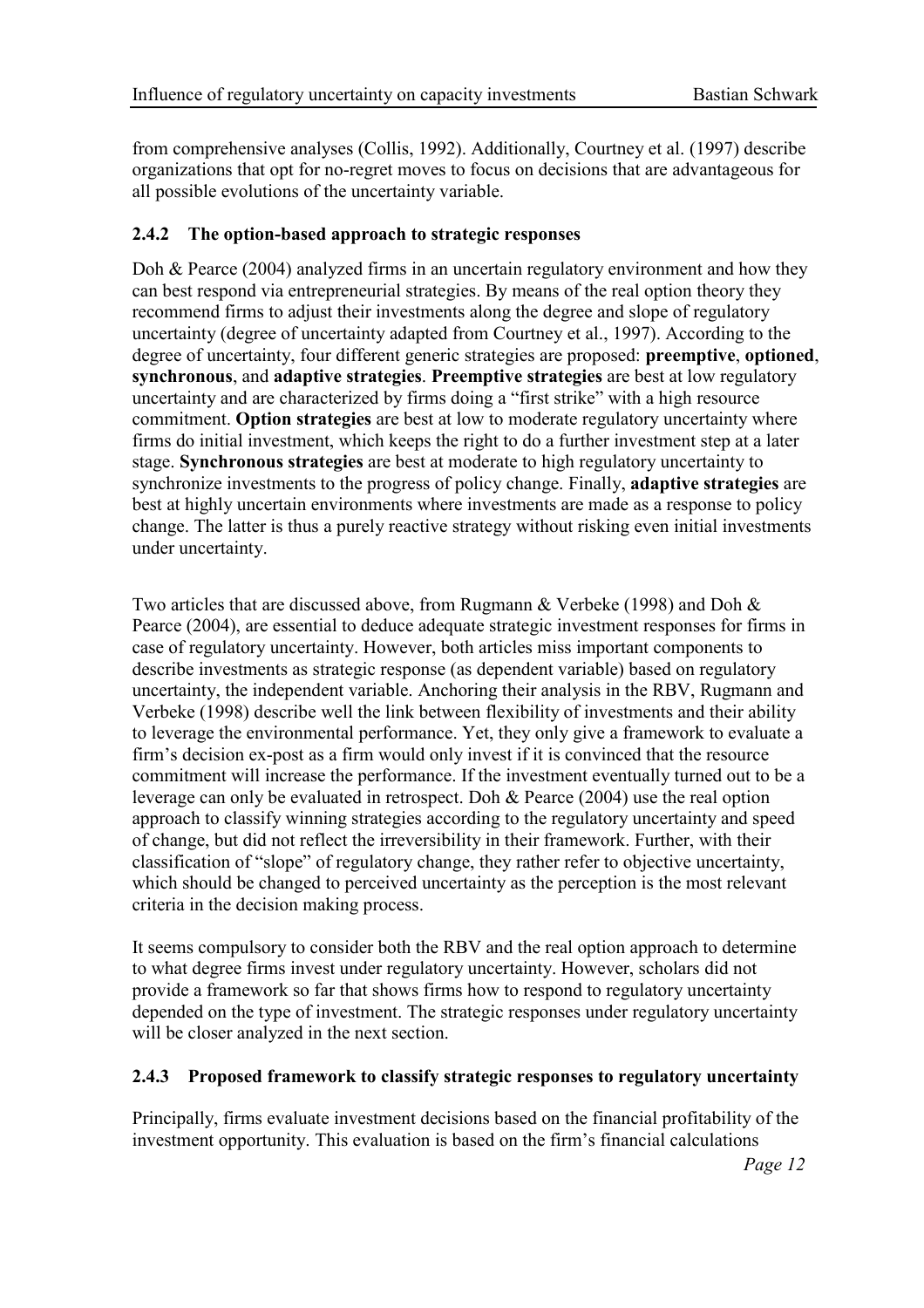influenced by subjective perceptions and valuations of the organizational environment including uncertainty about regulation. One common approach of evaluating different available investment opportunities is a risk-return matrix, that analysis the investment in the context of the entire portfolio. The scatter plot consists of two axis, the expected return and the standard deviation of the downside risk of each investment. The firm is now able to rank the investment projects at the efficient frontier in the graph and can select the favorite project according to its risk appetite. The disadvantage of this approach is the negligence of the option to wait and to invest later, which is particularly important for regulatory decisions.

The firm has thus to include the nature of the reversibility of an investment. If the latter is compared with the degree of the regulatory uncertainty, different winning strategies will emerge based on the option value to invest now or later. Table 3 links the reversibility<sup>4</sup> of an investment with the degree of perceived regulatory uncertainty. To specify the level of perceived regulatory uncertainty we refer to Courtney et al. (1997) and pool "clear enough future" and "alternate futures" to low uncertainty and "range of futures" and "true ambiguity" to high uncertainty. Flexibility of resource commitment refers to the ability of the investment to be used in alternative purposes; a true irreversible resource commitment is therefore sunk. We refer to the term "resource commitment" to anchor the investment decision in the RBV, i.e., the aspiration of the firm to create valuable, rare, inimitable and non-substitutable resources. Only those resource commitments are considered that are assessed to offer a medium to high leverage on the firm's performance.

| <b>Flexibility of resource</b><br>commitment<br>Level of perceived regulatory |                                                                     |                                                                        |
|-------------------------------------------------------------------------------|---------------------------------------------------------------------|------------------------------------------------------------------------|
| uncertainty                                                                   | <b>High</b>                                                         | Low                                                                    |
| Low                                                                           | 1. Proactive investment<br>strategies<br>(very low option value)    | 3. Strategies of adaptation to<br>uncertainty (higher option<br>value) |
| High                                                                          | 2. Strategies of incremental<br>investments (lower option<br>value) | 4. Strategies of uncertainty<br>avoidance (very high option<br>value)  |

Table 3: Strategic responses under uncertainty according to flexibility of resource commitment

The framework depicts four different combinations of perceived regulatory uncertainty and flexibility of resource commitment. It allows managers to choose the appropriate strategic response, which is most promising to lead to high returns.

The ideal case for a company would be the combination of low uncertainty and high flexibility, quadrant 1. The option value to wait is very low and therefore, proactive

 $\overline{a}$ 

<sup>4 &</sup>quot;Reversibility" and "flexibility" are used synonymously in this context.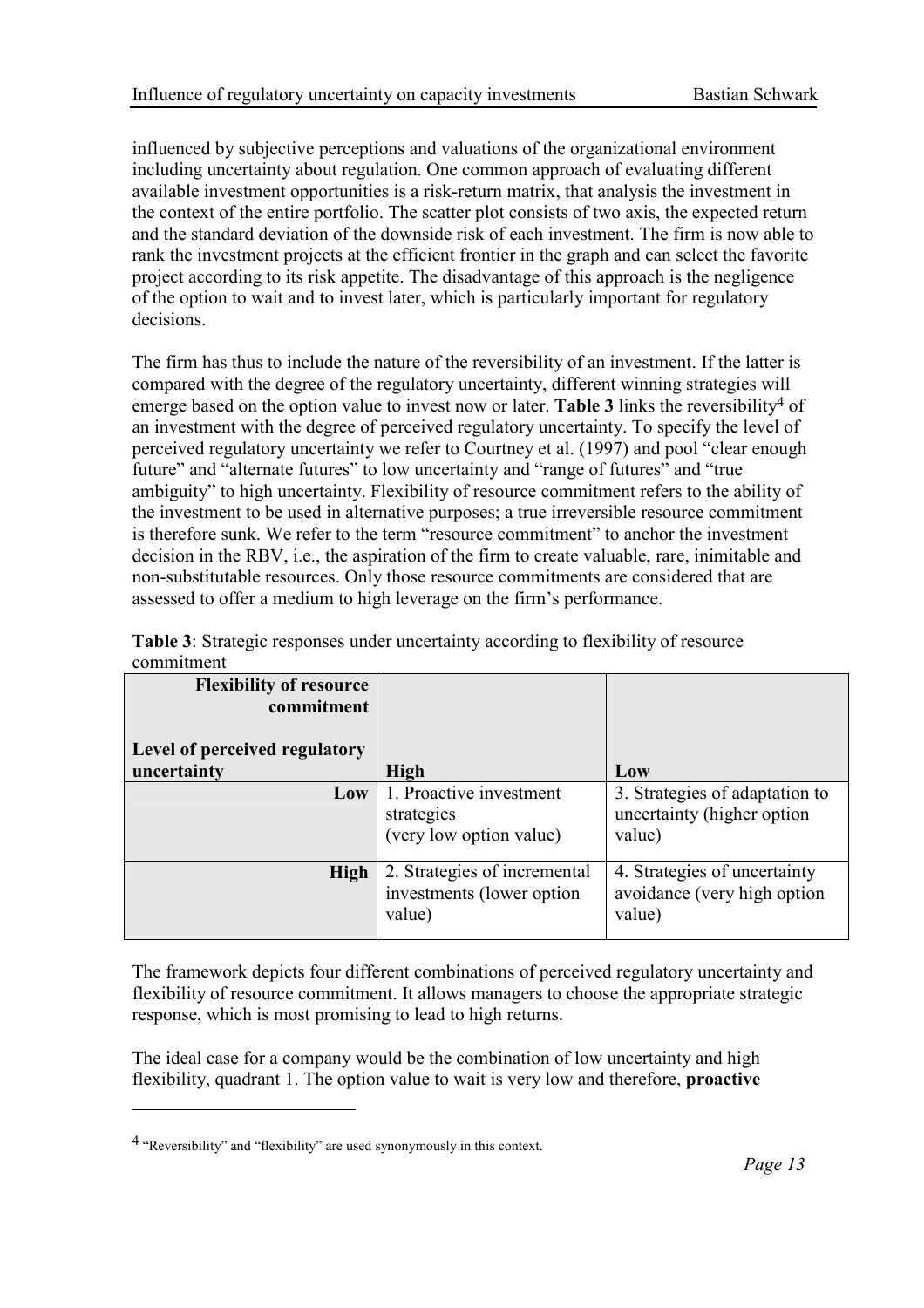investment strategies are most suitable to increase a firm's performance. The investment is done immediately without waiting until the uncertainty resolves. In the opposite case, if uncertainty and flexibility are high (quadrant 4), the option value of waiting is highest and strategies of uncertainty avoidance promise highest return. Strategies that avoid uncertainty include postponements of investment decisions or withdrawal form the respective market.

Proposition 1: In case of low perceived regulatory uncertainty and high flexibility of the resource commitment firms tend to follow proactive investment strategies. Proposition 2: In case of high perceived regulatory uncertainty and low flexibility of the resource commitment firms tend to follow strategies of uncertainty avoidance.

For the two other quadrants, when either low uncertainty is combined with low flexibility or both are high, the strategic response is less clear. In case that uncertainty and flexibility are high as in quadrant 2, the option value to wait is low and strategies of incremental investments are best to achieve a high return. Incremental investments include staged or multi-phase investments where investments are balanced according to the regulatory decision steps until uncertainty has been resolved. Staged investments offer the advantage to position early in the market, for example, to secure market share or to benefit from early technology development.

Proposition 3: In case of low perceived regulatory uncertainty and low flexibility of the resource commitment firms tend to follow strategies of incremental investments.

Finally, if low uncertainty and low flexibility met in the investment decision as in quadrant 3, the option value to wait is high and strategies of uncertainty adaptation to the business environment create highest returns. Adaptation can be done through limiting investments to no-regret moves or by increasing the flexibility in the complete portfolio through cooperation with other companies that are less exposed to regulatory uncertainty or to imitate the investment behavior of the peers to minimize the own disadvantage if the irreversible investment does not lead to the desired return. Furthermore, adapting to uncertainty also includes no-regret moves or substitution of uncertain decision criteria with assumptions drawn from comprehensive analyses.

Proposition 4: In case of high perceived regulatory uncertainty and high flexibility of the resource investment firms tend to follow strategies of adaptation to uncertainty.

Chapter 3, focuses on firms in the power sector and the particular role of technology in generation investments. In cases where regulatory uncertainty is high firms may tend to invest in flexible new technologies to mitigate their business risk associated to regulatory uncertainty. Several propositions are made for discussion and eventually prepare hypothesis for empirical testing.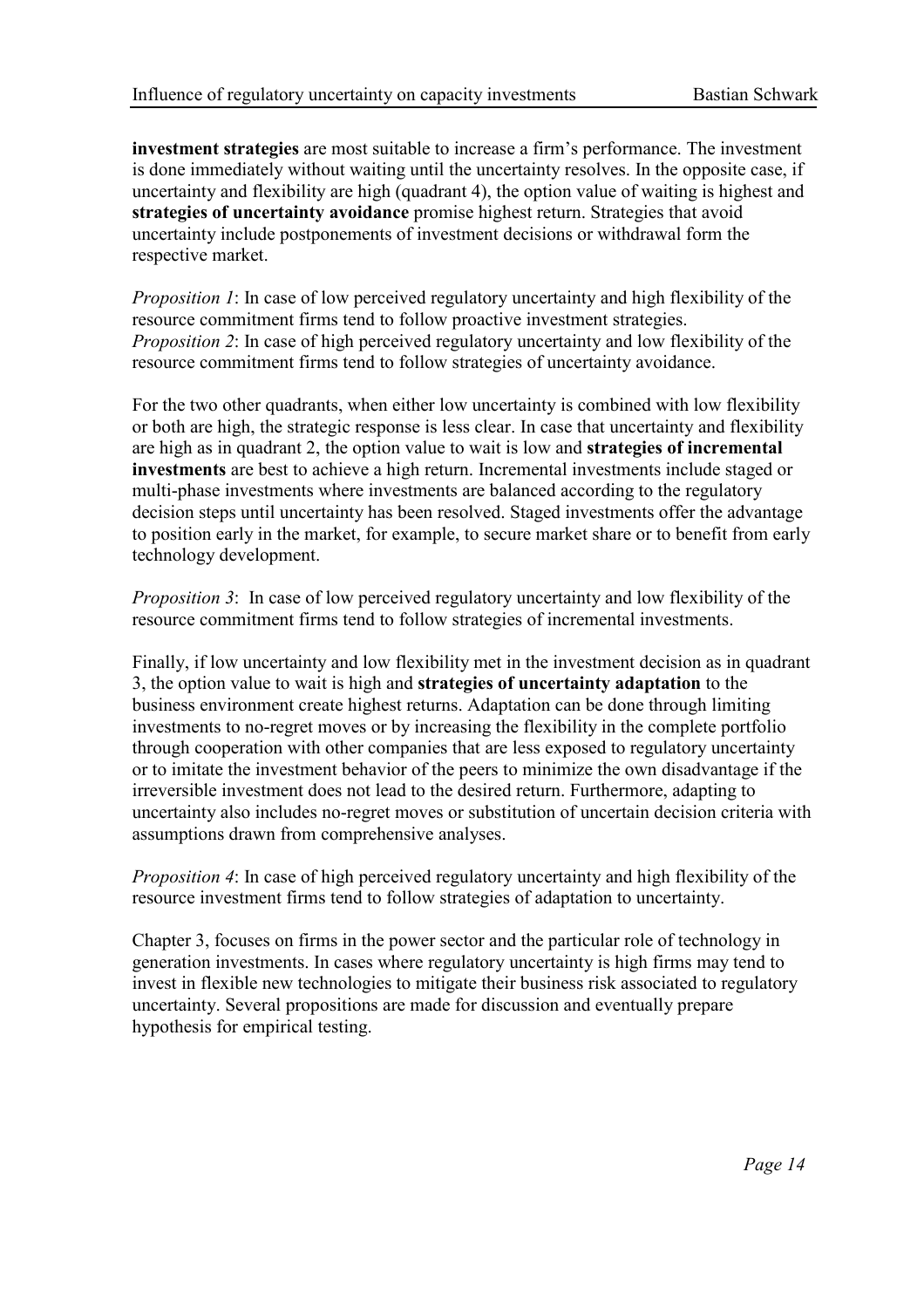# 3. The role of technology power generation investments

The previous chapter analyzed the influence of regulatory uncertainty on investment decisions for firms independently of their sector. Chapter 3 focuses henceforward on the power sector and the link between technology investments and the flexibility of the resource commitment. The hypothesis behind is that power firms change their investing behavior because of regulatory uncertainty, i.e., favoring one technology over the other as the technology offers higher flexibility in the uncertain regulatory environment.

Three sections are offered to frame the analysis. First, investment options in generation capacity will be presented. Second, risks in the power sector will be discussed associated in the context of different technologies. Third, the question of investment flexibility with technologies will be discussed in light of regulatory uncertainty.

# 3.1 Investment options in generation

To frame the investment choices for power companies in the analysis, we consider both investments in newly built power plants with different technologies as well as investments in modifications of existing fossil-fuel fired power plants. The investment choices are summarized in Table 4.

| Investment choices for newly built power<br>plants | <b>Investment choices for existing fossil-fuel</b><br>fired plants (coal, gas, oil) |
|----------------------------------------------------|-------------------------------------------------------------------------------------|
| • Combined cycle gas turbines                      | • Converting coal plant to gas-firing                                               |
| • Advanced-super-critical coal plant, with         | • Converting oil plant to coal or gas-firing                                        |
| or without carbon capture and                      | • Upgrading plants with CCS facilities                                              |
| sequestration (CCS)                                | • Heat rate improvements                                                            |
| • Nuclear                                          | • Biomass co-firing                                                                 |
| • IGCC (integrated gasification combined           | • Early abandonment                                                                 |
| cycle)                                             | • Plant life extension                                                              |
| • Renewables (wind, solar, etc.)                   |                                                                                     |

Table 4: Investment options for power companies (deduced from Sullivan & Blyth, 2006)

# 3.2 Risks in different generation technologies

Different generating technologies come with different risks. The primary goal of a power generation firm is to maximize profit by an optimized use of its asset portfolio. The decision to use or activate each asset is determined by the electricity price that can be received at a particular moment. In the long run, power firms have to decide whether investments should be made in new generation assets and which technology should be taken. In this context, decisions must be also made about the time of retirement of existing power plants.

Each generation technology has different risk characteristics, such as plant size or capital and operational cost (cf. Table 5). When comparing generation technologies, a coal-fired power plant has significantly higher capital cost per installed kW than gas, but is much less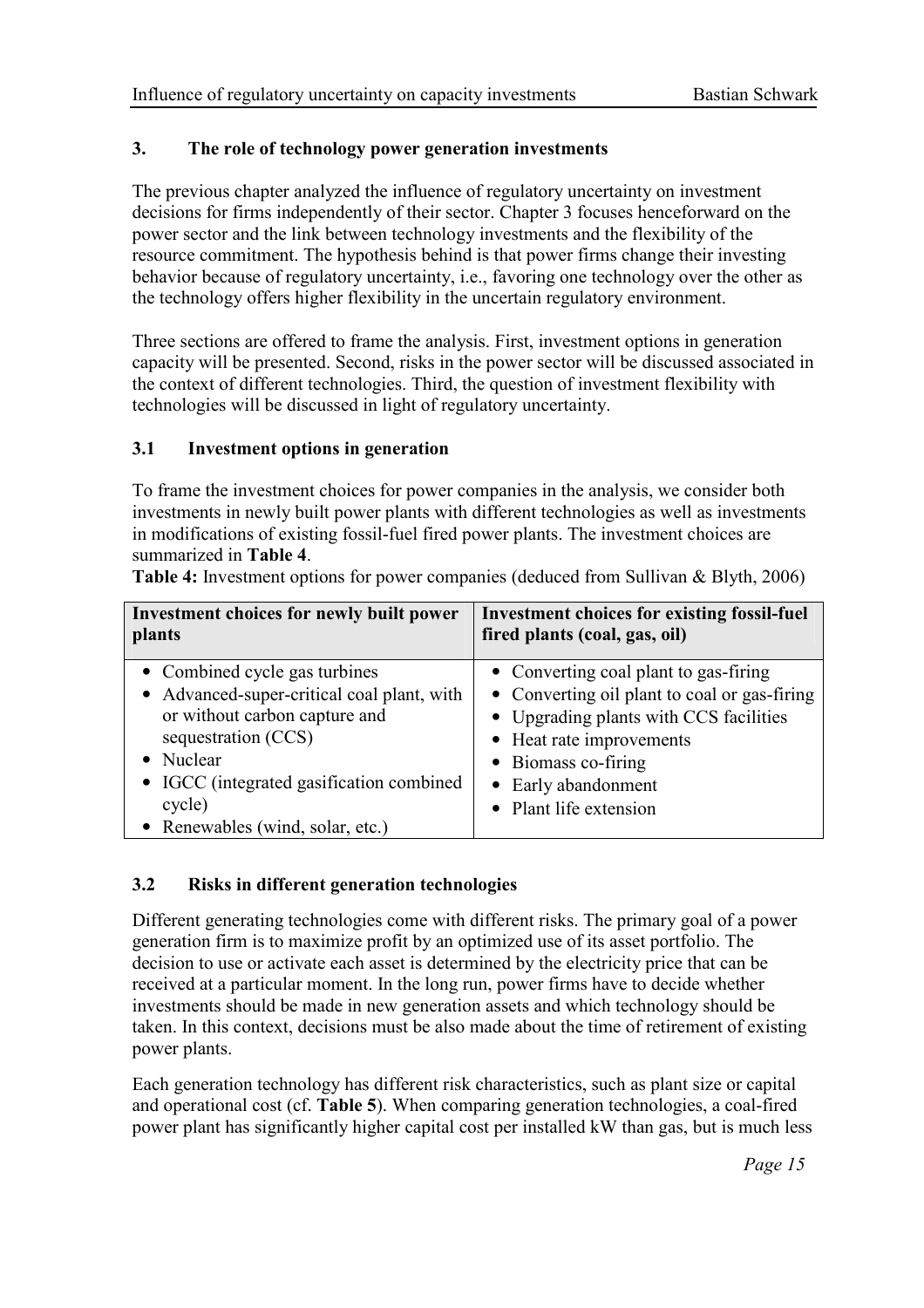exposed to fuel cost. Coal-fired power plants have thus a higher financial risk (Sullivan and Blyth, 2006)

Table 5: Comparison of different generation technologies with risk characteristics (Deduced from Finon, 2008, IEA, 2007)

| <b>Technology</b>                    | Capital<br>size per<br>unit                        | Lead<br>time      | Capital<br>cost<br>share | Fuel<br>cost<br>share | CO <sub>2</sub><br>cost<br>share | Fuel<br>price<br>risk | <b>Regulatory</b><br>risk (during<br>construction) |
|--------------------------------------|----------------------------------------------------|-------------------|--------------------------|-----------------------|----------------------------------|-----------------------|----------------------------------------------------|
| <b>Risk</b>                          |                                                    | <b>Plant</b> risk |                          | <b>Market risk</b>    |                                  |                       | Regulatory/<br>policy risk                         |
| Gas turbine<br>(100 MW)              | Very low<br>$(\text{€ }20 \text{ m})$              | Very<br>short     | Low                      | Very<br>high          | Me-<br>dium                      | High                  | Low                                                |
| <b>CCGT (400-</b><br>600 MW)         | Low $(\epsilon$<br>100-200<br>m)                   | Short             | Low                      | High                  | Me-<br>dium                      | High                  | Low                                                |
| Coal (2 x 700<br>MW)                 | Large ( $\epsilon$<br>$700 -$<br>$1'000 \text{ m}$ | Long              | High                     | Me-<br>dium           | High                             | Me-<br>dium           | High                                               |
| Nuclear<br>$(1500 \text{ MW})$       | Very<br>large ( $\epsilon$<br>$2-3$ bn)            | Long              | Very<br>high             | Low                   | Nil                              | Low                   | High                                               |
| Hydro                                | Very<br>large                                      | Long              | Very<br>high             | Very<br>low           | Nil                              | Nil                   | High                                               |
| Renewables<br>(wind farm/<br>200 MW) | Medium<br>(E 300)<br>m)                            | Medium            | High                     | Very<br>low           | Nil                              | Nil                   | Medium                                             |

# 3.3 Flexibility in generation investments

Generally, firms favor flexible over inflexible investments to avoid being trapped by a resource commitment that later turns out to be suboptimal. Different technologies are characterized by specific capital expenditures as well as specific sequencing of the expenditures. On the contrary to large-scale irreversible investments, some technologies allow firms a higher flexibility in their investments than others, in particular new technologies that are not yet ready to commercialize. The option to invest in stages to further develop new technologies and only proceed if, at each step, the technology seems promising, opens an option value for the firm. Although exposed to high uncertainty, the investment can be interesting for a firm if the resource commitment is flexible and the leverage of the resource commitment for the performance is high.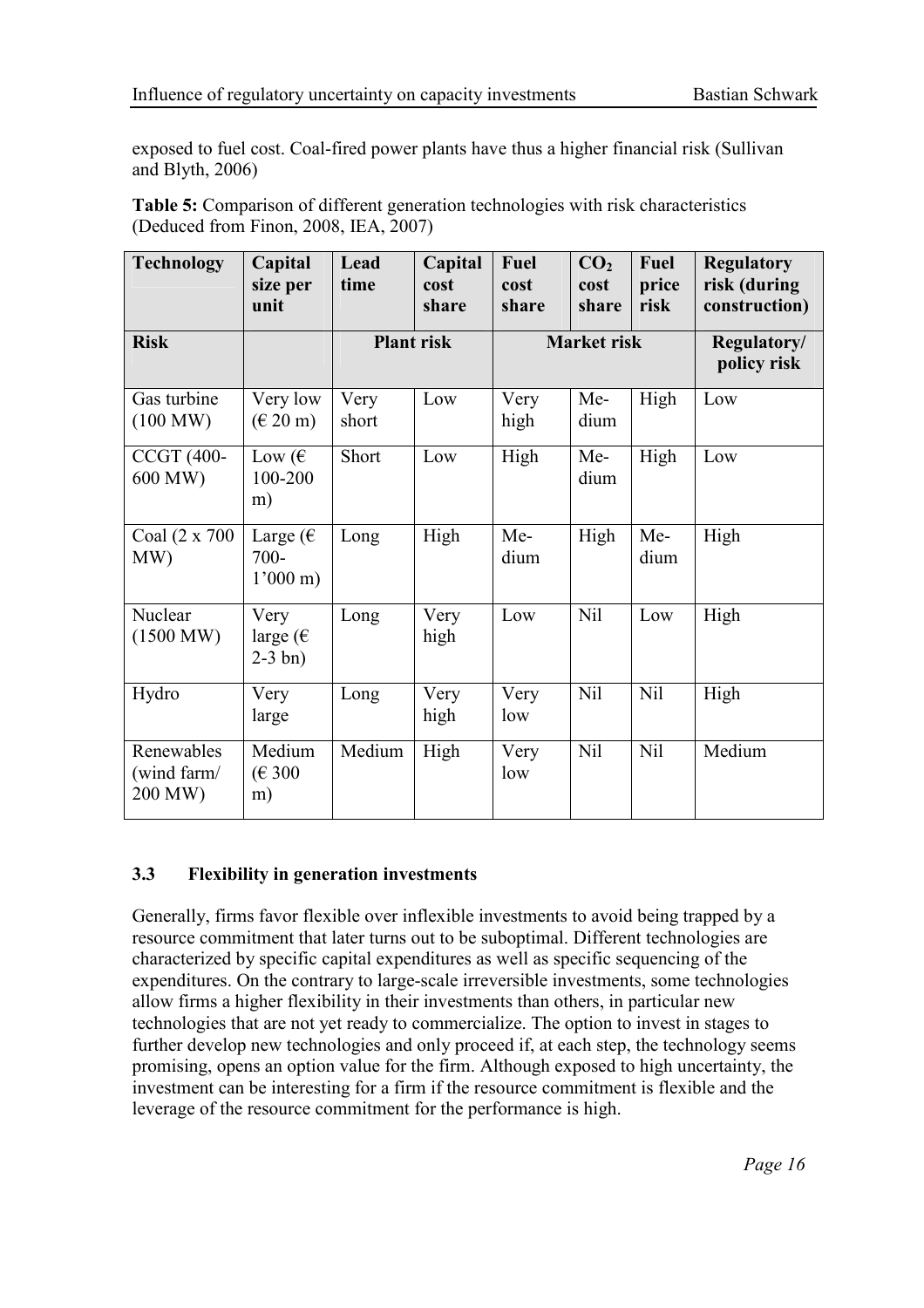It must therefore be analyzed how uncertainty influences the value of technology options as well as the optimal investment timing. McGrath (1997) analyzed technology positioning investments under uncertainty with the help of a real option approach. The value of the option is thus equal to the value of the underlying claim to cumulative returns from operations minus the cost of the technology development and the cost of commercialization. The more volatile the value of the cumulative returns from the operations are, e.g., through regulatory uncertainty, the more valuable is the option. Particularly, if technology position investments are done in a first sequence and there is a time gap between the investment for commercialization, the option becomes even more attractive. In our context, new technologies in the power sector share these advantages and may explain the investment activity in new technologies of power firms without doing large investments in large-scale projects.

In the current debate of environmental regulations, in particular  $CO<sub>2</sub>$  regulation, it is possible that firms hesitate to decide for large investments, but want to keep the track in technology development so that firms may to scale a technology when the uncertainty is resolved. An example for such a technology is Carbon Capture and Sequestration (CCS) that is not approved anywhere in the world yet. It is still a theoretical approach to capture the  $CO<sub>2</sub>$  from fossil fuel power plants, compressing it to reach the liquid state and storing it underground, as for example in depleted gas fields or saline formations. The first integrated pilot-scale CCS power plant, "Schwarze Pumpe", in the Eastern part of Germany started operation in September 2008 and is owned by Vattenfall.<sup>5</sup> Other power companies also announced developing CCS further, but so far, regulatory uncertainty about the technology remains. A reasoning could be that power generation companies in Germany hesitated to invest in large-scale plants because of the irreversibility of the investment at the given high uncertainty about the  $CO<sub>2</sub>$  regulation. Though, the power generation firms try to avoid loosing market share through a technology based advantage of competitors and also invest in developing CCS further (e.g. the German utility RWE operates a pilot-scale  $CO<sub>2</sub>$  scrubber in Niederaussem lignite-fired power plant).

Proposition 5: Firms exposed to high regulatory uncertainty view new technologies as risk mitigation measures to leverage on the flexibility of their resource commitments.

# 4. Discussion and conclusion

 $\overline{a}$ 

Combining the analysis from the influence of regulatory uncertainty on investment decisions and the characteristics of different technologies it can be argued that regulatory uncertainty influences technological decisions indirectly. In case that the future is clear enough, firms make their investment choices dependent on plant and market factors. If, additionally, regulatory uncertainty arises, generation firms have to reevaluate their investment cases and switch to technologies that are the least harmed by potential regulatory decision. A firm tries thus to invest in technologies that even offer a large

<sup>5</sup> More information about the Vattenfall CCS project can be found at http://www.vattenfall.com/www/co2\_en/co2\_en/index.jsp.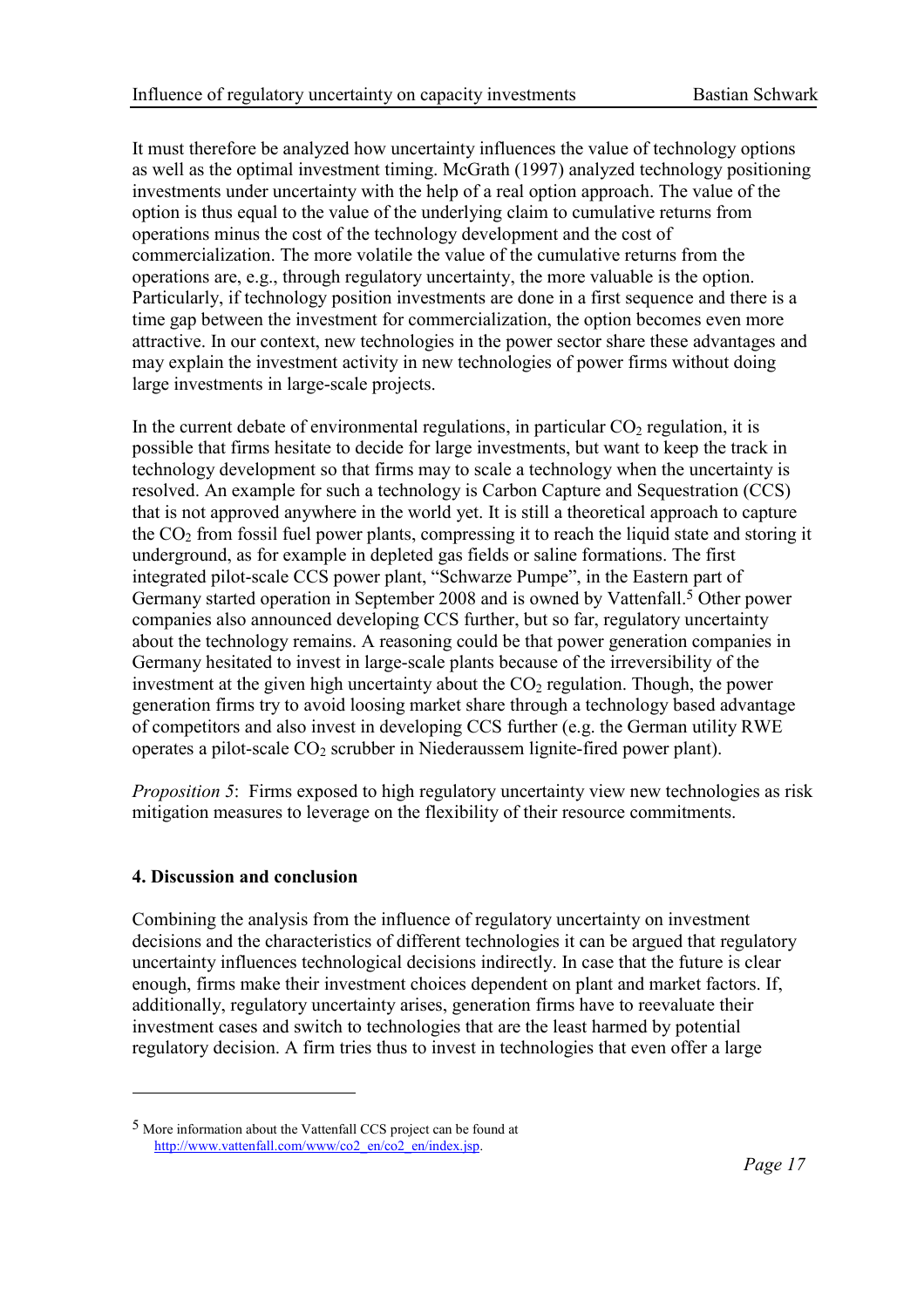upside potential in return, but at fixed cost. Investments in new technologies bring along the two advantages, large upside for the generation portfolio and pre-determined cost.

In the article, the question of how uncertainty influences investment decisions has been analyzed systematically by reviewing the impact of uncertainty on organizations, the different argumentations for supporting or contradicting the argument that perceived regulatory uncertainty triggers investments as well as the firm's strategic responses.

To help structuring the discussion how investments are influenced by perceived regulatory uncertainty a new framework is proposed by matching the factor of irreversibility of the resource commitment with the degree of uncertainty. We argue that firms will follow different investment strategies, depending of the combination of the factors and the inherent value of the option to postpone by means of the real option approach.

In summary, investments are favored without delay if the resource commitments offer sufficient flexibility. If such a case is combined with low uncertainty, the full investment amount is devoted in order to reach the optimal return. If uncertainty is higher, only incremental investments will be favored to balance the investments with the progress of regulatory decisions. These incremental investments can be option based or multi-phase investments to gain the optimal option value of the initial investments.

On the contrary, if resource commitments are inflexible and high regulatory uncertainty is perceived by the firm, strategies of uncertainty avoidance, i.e., postponing or deferring the entire investments, promise highest returns. Finally, if low flexibility of the resource commitments meets low uncertainty, firms try to adapt to the specific uncertainty with, for example, no-regret moves or bypassing uncertainty through collaboration with other firms.

Furthermore, we support the argument that firms under high regulatory uncertainty tend to invest in new technologies because of their high flexibility and high option value and rather postpone large irreversible projects. The investment in new technologies can be thus seen as a risk mitigation measure of the firm. However, the argument requires further theoretical examination to be valid and must be supported by empirical analysis.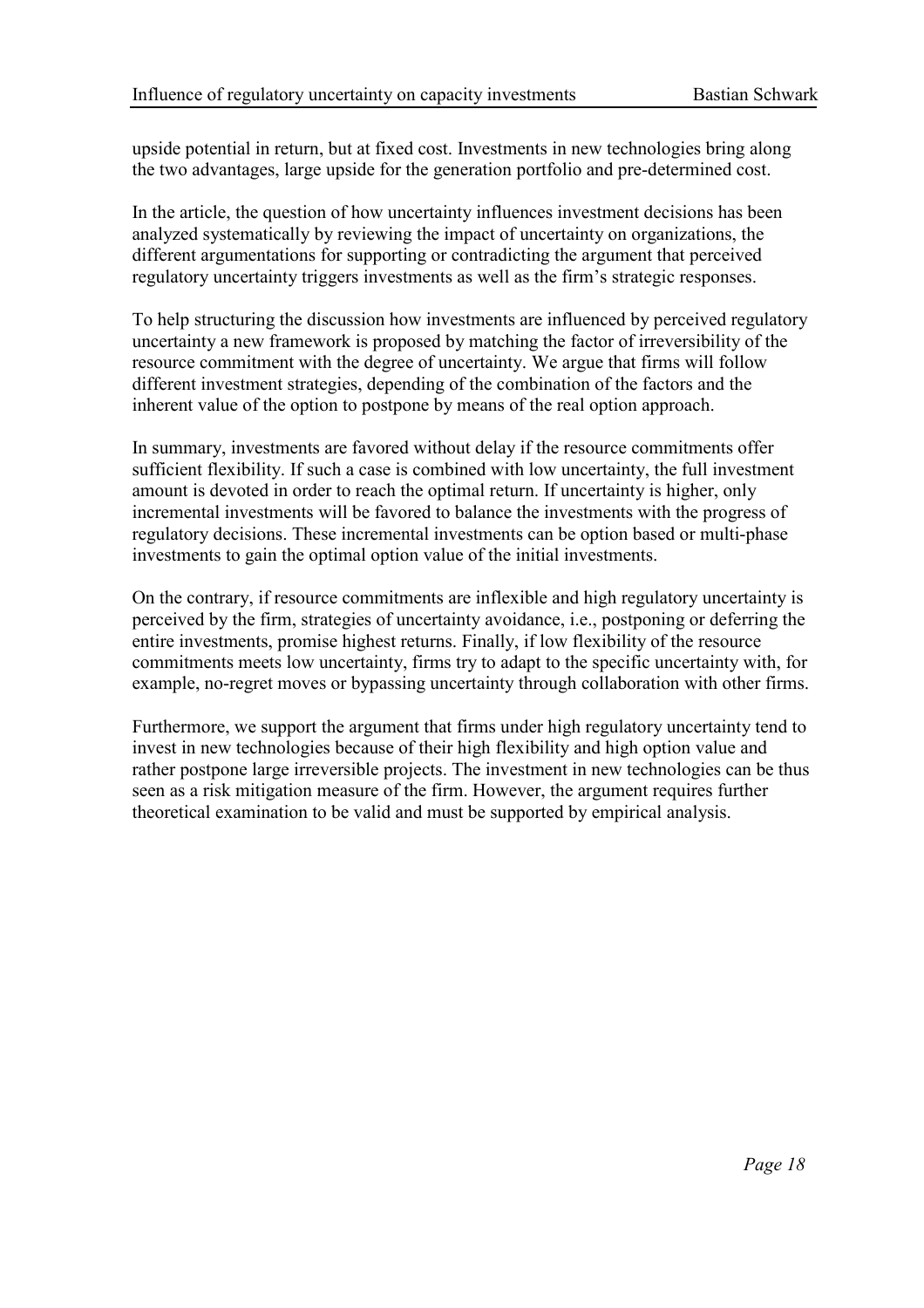#### Bibliography

- **Allaire, Y., & Firsirotu, M. E. 1989**. Coping with strategic uncertainty. *Sloan* Management Journal, 30(3), 7–16.
- Anderson, C.R., & Paine, F.T. 1975. Managerial perceptions and strategic behavior. Academy of Management Journal, 18(4), 811-823.
- Aragón-Correa, J. A., & Sharma, S. 2003. A Contingent Resource-Based View of Proactive, Corporate Environmental Strategy. Academy of Management Review, 28(1), 71-88.
- Barney, J. B. 1991. Firm Resources and Sustained Competitive Advantage. Journal of Management, 17(1), 99-120.
- Barney, J. B. 2001. Is the Resource-Based "View" a useful Perspective for Strategic Management Research? Yes. Academy of Management Review, 26(1), 41-56.
- Bergh, D. D., & Lawless, M. W. 1998. Portfolio restructuring and limits to hierarchical governance: The effects of environmental uncertainty and diversification strategy. Organization Science, 9(1), 87-102.
- Bernanke, B. S. 1983. Irreversibility, Uncertainty, and Cyclical Investment. The Quarterly Journal of Economics, 98(1), 85-106.
- Birnbaum, P. H. 1984. The choice of strategic alternatives under increasing regulation in high technology companies. Academy of Management Journal, 27(3), 489-510.
- Bittlingmayer, G. 2001. Regulatory Uncertainty and Investment: Evidence from Antitrust Enforcement. Cato Journal, 20(3), 295-325.
- Bourgeois, L. J., & Eisenhardt, K. M. 1987. Strategic Decision Processes in Silicon Valley: The Anatomy of a "Living Dead". California Management Review, 20(1), 143- 159.
- Carter, N. M. 1990. Small Firm Adaptation: Responses of Physicians' Organizations to Regulatory and Competitive Uncertainty. Academy of Management Journal, 33(2), 307- 333.
- Collis, D. 1992. The Strategic Management of Uncertainty. European Management Journal, 10(2), 125-135.
- Conner, K. R. 1991. A historical comparison of resource-based view theory and five schools of thought within industrial economics. Journal of Management, 17(1), 121-154.
- Courtney, H., Kirkland, J., & Viguerie, P. 1997. Strategy under uncertainty. Harvard Business Review, 3(4), 117-187
- Cukierman, A. 1980. The Effects of Uncertainty on Investment under Risk Neutrality with Endogenous Information. The Journal of Political Economy, 88(3), 462-475.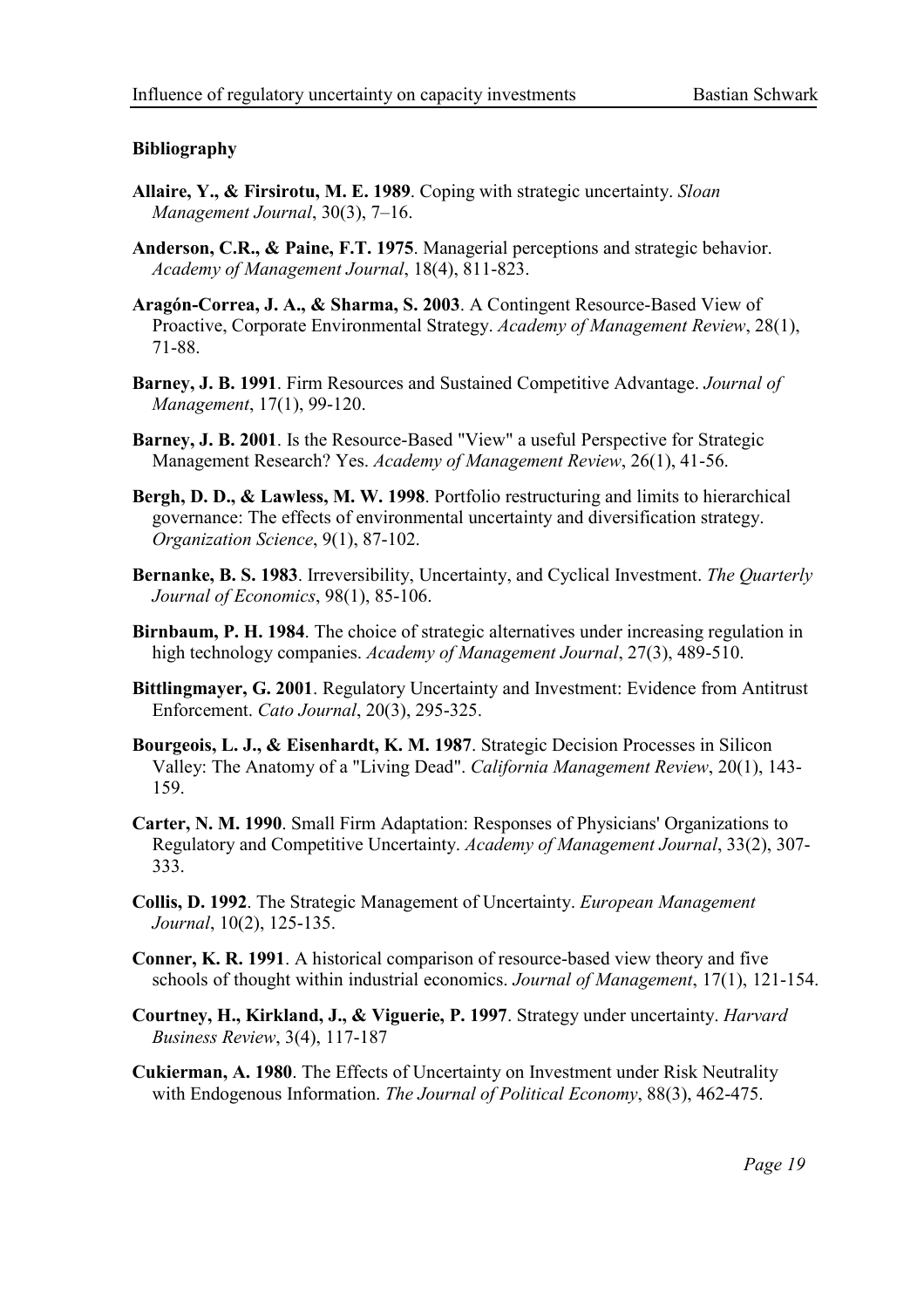- Cyert, R. M., & March, J. G. 1963. A behavioral theory of the firm. Englewood Cliffs, NJ: Prentice-Hall.
- Dixit, A. 1989. Entry and exit decisions under uncertainty. The Journal of Political Economy, 97(3), 620-638.
- Dixit, A. 1992. Investment and Hysteresis. Journal of Economics Perspectives, 6(1), 107-132.
- Dixit, A. K., & Pindyck, R. S. 1994. The Options Approach to Capital-Investment. Harvard Business Review, 73(3), 105-115.
- Doh, J. P. & Pearce, J. A. 2004. Corporate Entrepreneurship and Real Options in Transitional Policy Environments: Theory Development. Journal of Management Studies, 41(4), 645-664.
- Duncan, R. B. 1972. Characteristics of organizational environments and perceived environmental uncertainty. Administrative Science Quarterly, 17(3), 313-327.
- Dunning, J. 1995. Multinational Enterprises and the Global Economy. Wokingham: Addison-Wesley.
- Eberlein, B., & Grande, E. 2005. Beyond delegation: Transnational regulatory regimes and the EU regulatory state. Journal of European Public Policy, 12(1), 89-112.
- Emery, F. E. 1967. The next thirty Years: Concepts, Methods, and Aspirations. Human Relations, 20, 199-237.
- Engau C., & Hoffmann V. H. (2009). Effects of Regulatory Uncertainty on Corporate Strategy - An Analysis of Firm Responses to Uncertainty about Post-Kyoto Policy, unpublished working paper.
- Hoffmann V. H., Trautmann T., & Hamprecht J. 2009. "Regulatory uncertainty a reason to postpone investments? Not necessarily", Journal of Management Studies, 46(7), 1227-1253.
- Finkelstein, S., & Hambrick, D. C. 1996. Strategic leadership: Top executives and their effects on organizations. Minneapolis/St. Paul: West Educational Publishing.
- Finon, D. 2008. Investment risk allocation in decentralized electricity markets. The need of long-term contracts and vertical integration. OPEC Energy Review, June 2008.
- Guth, W. D. 1976. Toward a Social System Theory of Corporate Strategy. The Journal of Business, 49(3), 374-388.
- Henisz, W. J., & Delios, A. 2004. Following the herd and sleeping with the enemy: Strategies for managing policy uncertainty. Academy of Management Proceedings, M1- M6.
- Hickson, D. J., Hinings, C. R., Lee, C. A., Schneck, R. E., & Pennings, J. M. 1971. A strategic contingencies' theory of intraorganizational power. Administrative Science Quarterly, 16, 216-229.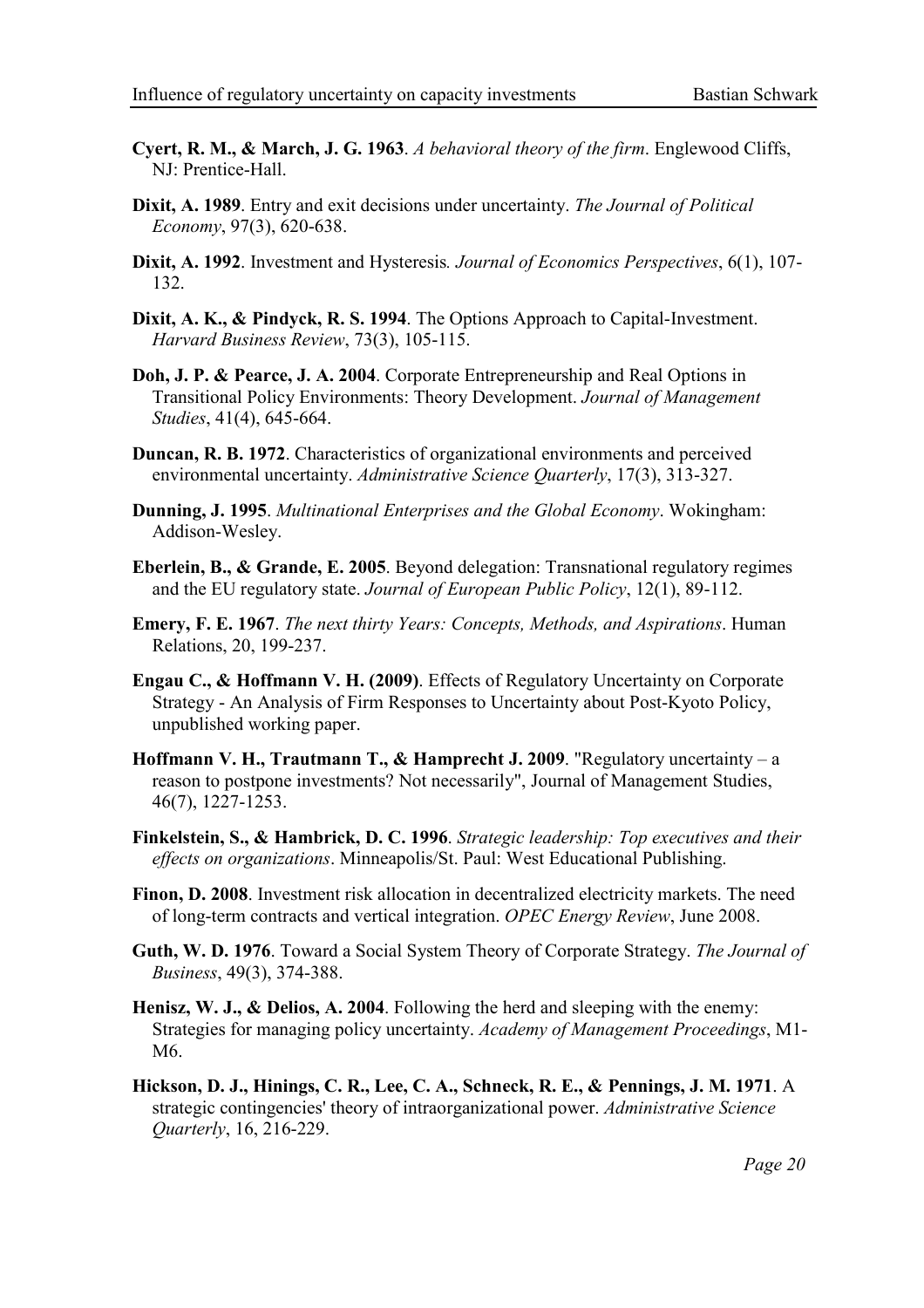- Hitt, M. A., Ireland, R. D., & Palia, K. A. 1982. Industrial Firms' Grand Strategy and Functional Importance: Moderating Effects of Technology and Uncertainty. Academy of Management Journal, 25(2), 265-298.
- Hubbard, R. Glenn 1994. Investment Under Uncertainty: Keeping One's Options Open. Journal of Economic Literature, 32(4), 1816-1831.
- Hymer, S. H. 1976. The International Operations of National Firms: A Study of Direct Foreign Investment. Cambridge, Massachusetts: MIT Press.
- Galbraith, J. R. 1977. Organization design. Reading, Mass.: Addison-Wesley
- IEA 2007. Tackling investment challenges in power generation. OECD, Paris, 2007.
- Jauch, L. R., & Kraft, K. L. 1986. Strategic Management of Uncertainty. The Academy of Management Review, 11(4), 777-790.
- Lang, J. R. 1990. Increased environmental uncertainty and changes in board linkage patterns. Academy of Management Journal, 33(1), 106-128.
- Lawrence, P. R., & Lorsch, J. W. 1967. Differentiation and Integration in Complex Organizations'. Administrative Science Quarterly, 12(1), 1-47.
- Lessard, D. R. 1988. Country risk and the structure of international financial intermediation. In Courtenay C. Stone, editor, Financial risk: Theory, evidence and implications, 197-233. Boston, Mass.: Kluwer Academic Publisher.
- Lev, B. 1975. Environmental uncertainty reduction by smoothing and buffering: An empirical verification. Academy of Management Journal, 18(4), 864-871.
- Lindsay, W. M, & Rue, L. W. 1980. Impact of the Organization on the Long-Range Planning Process: A Contingency View. Academy of Management Journal, 38(2), 201- 233.
- Little, J. L., Li, M. & Simerly, R. 1995. Linking environmental change to strategic response: Some empirical evidence from the U.S. oil industry. Psychological Reports, 77(2), 1123-1135.
- Luo, Y. 2004. Building a strong foothold in an emerging market: a link between resource commitment and environmental conditions. Journal of Management Studies, 41(5), 749- 773.
- Marcus, A. A., & Kaufman, A. M. 1986. Why it is so difficult to implement industrial policies: Lessons from the synfuels experience. California Management Review, 28(4), 98-114.
- McGrath, R. G. 1997. A real options logic for initiating technology positioning investments. Academy of Management Review, 22(4), 974-996.
- Miles, R. E., & Snow, C. C. 1978. Organizational strategy, structure, and process. Academy of Management Journal, 3(3), 546-562.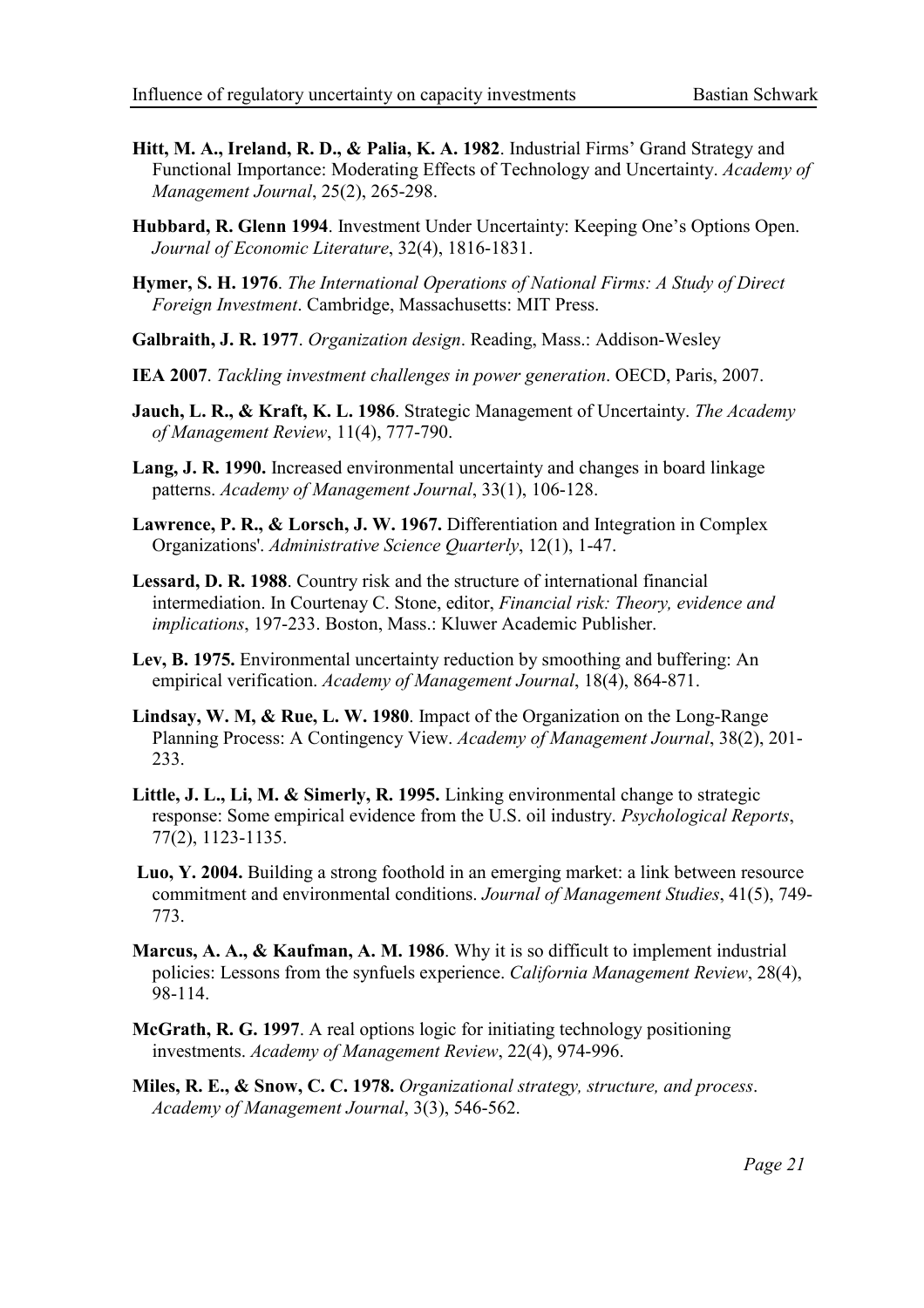- Miller, D., & Friesen, P. H. 1983. Strategy-making and environment: The third link. Strategic Management Journal, 4(3), 221-235.
- Miller, K. D. 1992. A Framework for integrated risk management in international business. Journal of International Business Studies, 23(2), 311-331.
- Milliken, F. J. 1987. Three types of perceived uncertainty about environment: State, effect, andresponse uncertainty. Academy of Management Review, 12(1), 133-143.
- Myers, S. C. 1977. Determinants of Corporate Borrowing. Journal of Financial Economics, 5(2), 147-175.
- Parnell, J. A., Lester, D. L., & Menefee, M. L. 2000. Strategy as a Response to Organizational Uncertainty: an Alternative Perspective on the Strategy-Performance Relationship. Management Decision, 38(8), 520-530.
- Pfeffer, J., & Salancik, G. R. 1972. The external control of organizations: A resource dependence perspective. New York: Harper & Row.
- Pindyck, R. S. 1991. Irreversibility, Uncertainty, and Investment. Journal of Economic Literature, 29(3), 1110-1148.
- Porter, M. E. 1990. The Competitive Advantage of Nations. New York. Free Press, 1990.
- Porter, M. E., & van der Linde, C. 1995. Toward a New Conception of the Environment-Competitiveness Relationship. Journal of Economic Perspectives, 9(4), 97-118.
- Rivoli, P. and Salorio, E. 1996. Foreign direct investment and investment under uncertainty. Journal of International Business Studies, 27(1), 335-357.
- Roose, K.D. 1954. The Economics of Recession and Revival: An Interpretation of 1937-38. New Haven, Connecticut: Yale University Press.
- Rugman, A. M. & Verbeke, A. 1998. Corporate Strategies and Environmental Regulations: An Organizing Framework. Strategic Management Journal, 19(4), 363- 375.
- Scott, W. R. 2001. Institutions and Organizations (Second Edition ed.). London: Sage Publications.
- Sullivan, R., & Blyth, W. 2006. Climate Change Policy Uncertainty and the Electricity Industry: Implications and Unintended Consequences. Chatam House, August 2006.
- Thompson, J. D. 1967. Organizations in action: Social Sciences Bases of Administrative Theory. New York: McGraw-Hill.
- Wernerfelt, B. & Karnani, A. 1987. Competitive Strategy under Uncertainty. Strategic Management Journal. 8, 187-194.
- Williamson, O. E. 1985. The Economic Institutions of Capitalism. New York: Free Press
- Yang, B., Burns, N. D., & Backhouse, C. J. 2004. Management of Uncertainty through Postponement. International Journal of Production Research, 42, 1049-1064.